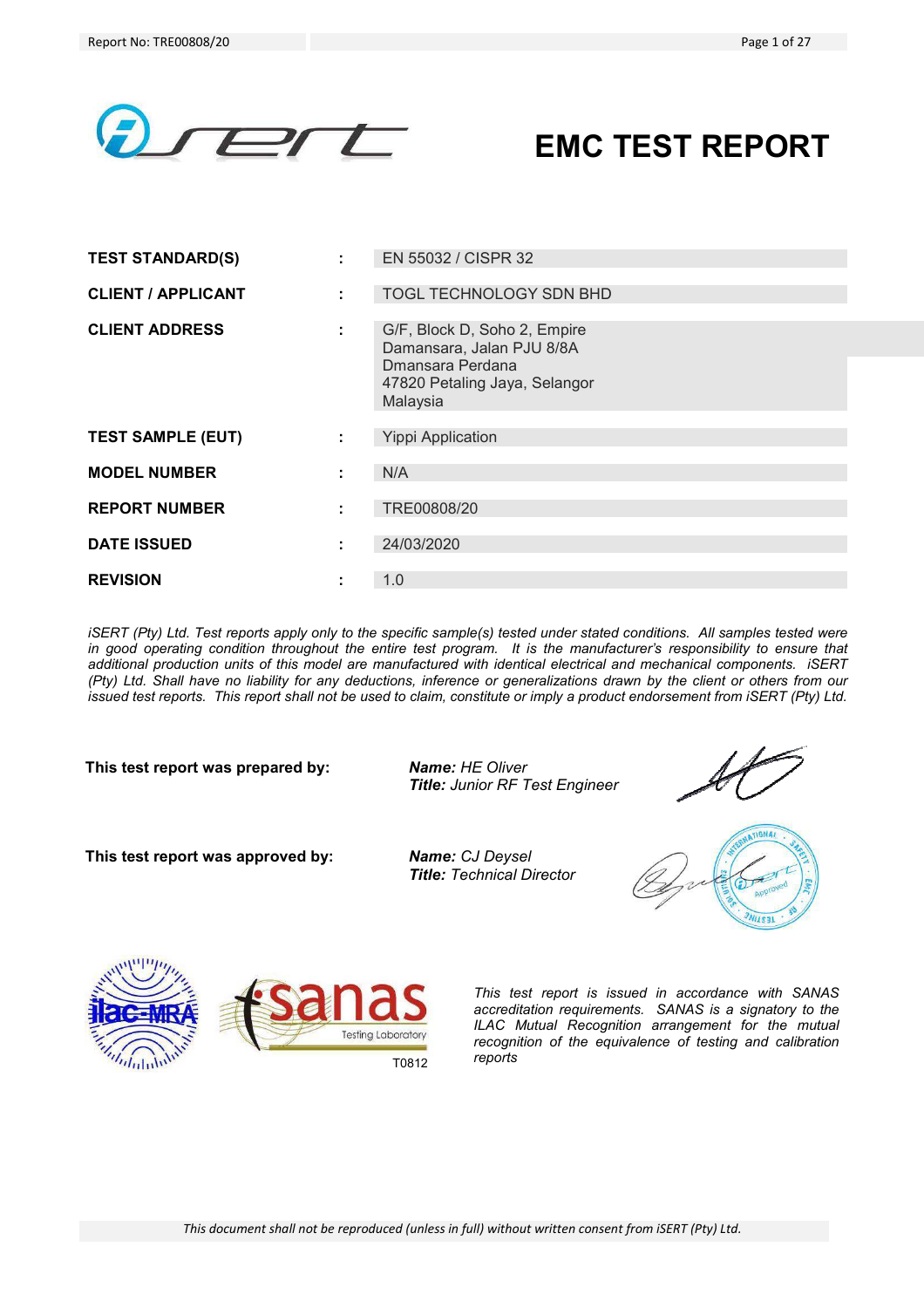# **DOCUMENT CONTROL**

| <b>Revision</b> | Date       | Author            | Pages affected | Change proposal |
|-----------------|------------|-------------------|----------------|-----------------|
|                 | 24/03/2020 | <b>HE Olivier</b> | All            | N/A             |
|                 |            |                   |                |                 |
|                 |            |                   |                |                 |

# **TEST LABORATORY INFORMATION**

Established in 2017, iSERT (Pty) Ltd. Provides EMC, RF & Safety testing services by our skilled Engineers. Our services employ a wide variety of advanced cutting-edge test equipment with one of the widest ranges of accredited standards in the country.

The site and apparatus are constructed in conformance with the requirements of CISPR 16-1-4, EN 50147-1 and other equivalent standards. The laboratory is compliant with the requirements of ISO/IEC 17025

It is our definite objective to institute long term, trust-based associations with our clients. The expectation we set up with our clients is based on outstanding service, practical expertise and devotion to a certified value structure. Our passion is to grant our clients with the best EMC, RF & Safety services by knowledgeable and accommodating staff.

Our test site is located at 129 Khai-Apple street, Montana, Pretoria, South Africa 0182.

# **Company details:**

iSERT (Pty) Ltd. Reg: 2017/186396/07 Tel: + 27 (0)12 548 0940 E-Mail: info@isert.co.za Website: www.isert.co.za

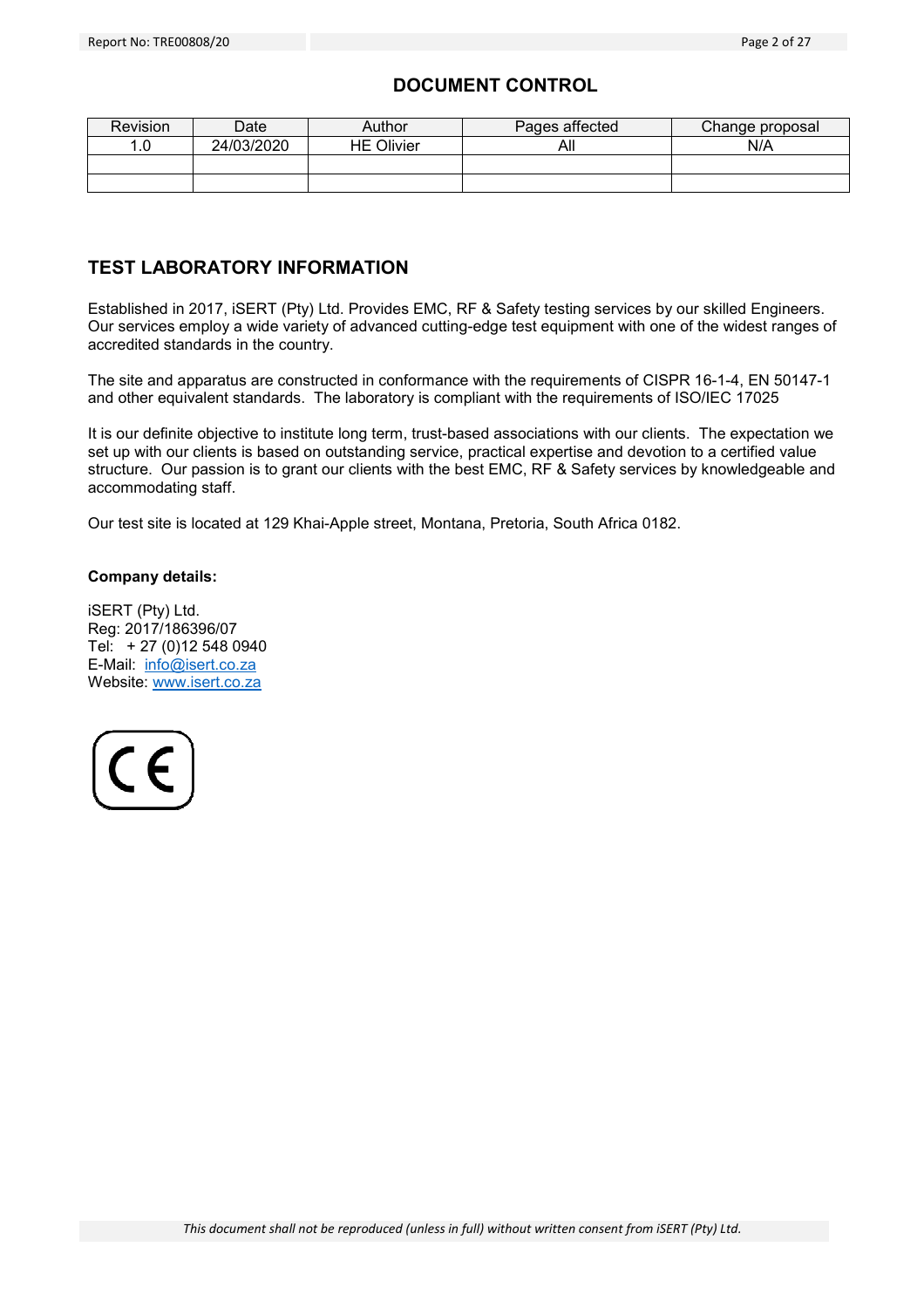# **DEFINITIONS & ACRONYMS**

**AE** – Associated Equipment. Equipment needed to exercise and/or monitor the operation of the EUT.

**AM** – Amplitude Modulation

**Antenna Port** – Port, other than a broadcast receiver tuner port, for connection of an antenna used for intentional transmission and/or reception of radiated RF energy.

**Broadcast Receiver Tuner Port** – Port intended for the reception of a modulated RF signal carrying terrestrial, satellite and/or cable transmissions of audio and/or video broadcast and similar services.

**Class A device** – A device that is marketed for use in a commercial, industrial or business environment. A 'Class A' device should not be marketed for use by the general public. A 'Class A' device should contain the following warning in its user manual: "Warning: Operation of this equipment in a residential environment could cause radio interference."

**Class B device** – A device that is marketed for use in a residential environment and may also be used in a commercial, business or industrial environment. NOTE: A residential environment is an environment where the use of broadcast radio and television receivers may be expected within a distance of 10m of the device concerned.

**EMC** – Electro-Magnetic Compatibility. The ability of an equipment or system to function satisfactorily in its electromagnetic environment without introducing intolerable electromagnetic disturbances to anything in that environment.

**EMI** – Electro-Magnetic Immunity. The ability to maintain a specified performance when the equipment is subjected to disturbance (unwanted) signals of specified levels.

**EUT** – Equipment Under Test. A device or system being evaluated for compliance that is representative of a product to be marketed.

**ITE** – Information Technology Equipment. Has a primary function of entry, storage, display, retrieval, transmission, processing, switching, or control of data and/or telecommunication messages and which may be equipped with one or more ports typically for information transfer.

**LISN** – Line Impedance Stabilization Network

**NA** – Not Applicable

**NCR** – No Calibration Required

**NSA** – Normalized Site Attenuation

**Optical Fiber Port** – Port at which an optical fiber is connected to an equipment.

**RF** – Radio Frequency

**Signal/Control Port** – Port intended for the interconnection of components of an EUT, or between an EUT and local AE and used in accordance with relevant functional specifications (for example for the maximum length of cable connected to it). (Examples include: RS-232, USB, HDMI, Fire Wire)

**Wired Network Port** – Point of connection for voice, data and signaling transfers intended to interconnect widely dispersed systems by direct connection to a single-user or multi-user communication network. (Examples include: CATV, PSTN, ISDN, xDSL, LAN and similar networks)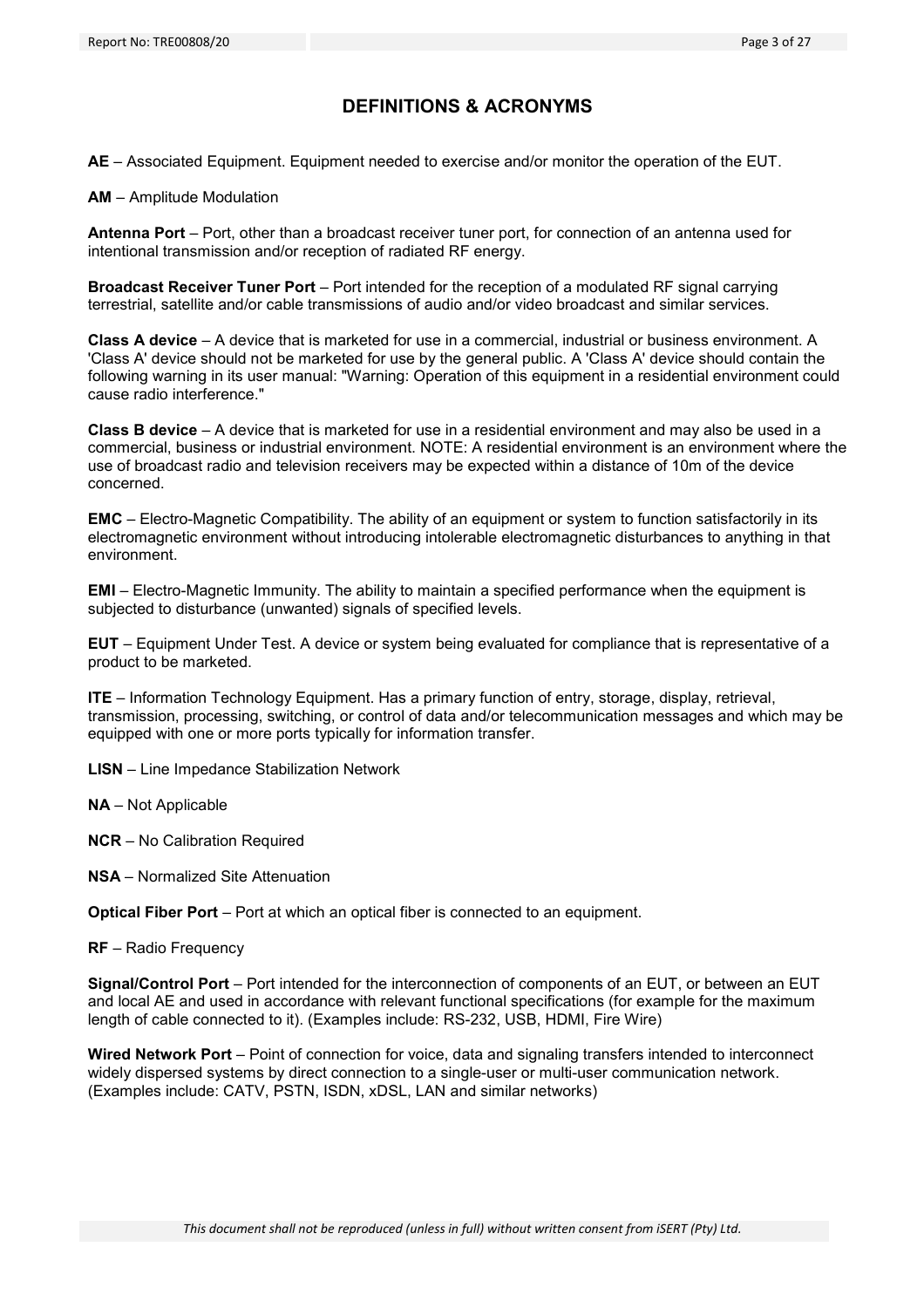# **TABLE OF CONTENTS**

| $\mathbf{1}$ . |                                 |  |
|----------------|---------------------------------|--|
| 2 <sub>1</sub> |                                 |  |
| 3 <sub>1</sub> |                                 |  |
| $\mathbf{A}$   |                                 |  |
| 5.             |                                 |  |
|                | 5.1<br>5.2<br>5.3<br>5.4<br>5.5 |  |
| 6.             |                                 |  |
|                | 6.1<br>6.2<br>6.3<br>6.4        |  |
|                |                                 |  |
|                | 7.1                             |  |
|                |                                 |  |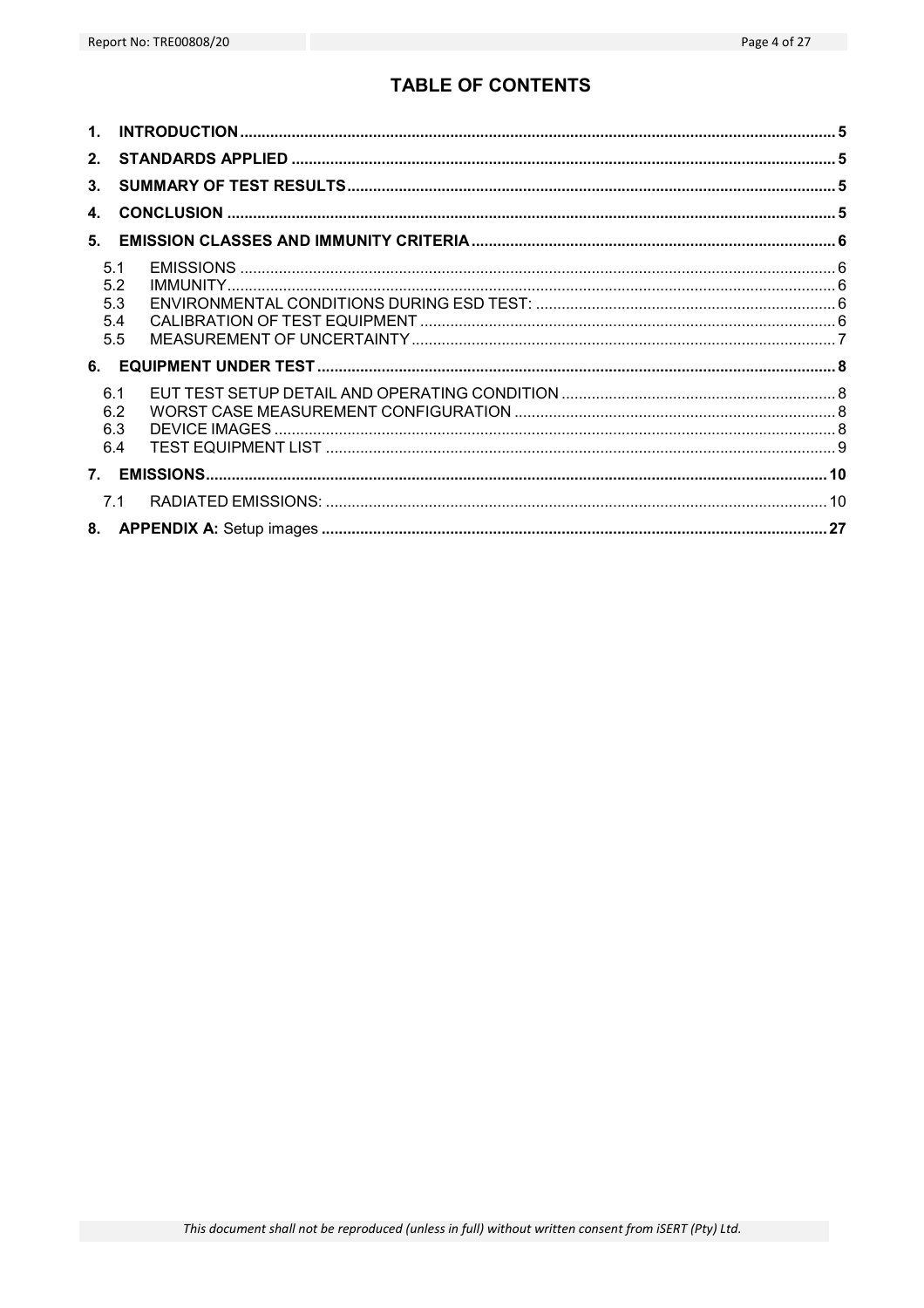# **1. INTRODUCTION**

This report details the results of tests performed on the TOGA Resonance Technology (T-RT) Yippi Mobile Application. The testing was carried out on 20/03/2020 at the iSERT laboratory. Testing was conducted by Heinrich Olivier

# **2. STANDARDS APPLIED**

1. EN 55032 (2015) / CISPR 32 (2015): 'Electromagnetic compatibility of multimedia equipment – Emissions requirements

# **3. SUMMARY OF TEST RESULTS**

| <b>Test Standard</b> | <b>Description</b>                                            | <b>Results</b> |
|----------------------|---------------------------------------------------------------|----------------|
| EN 55032 / CISPR 32  | Radiated emissions 30 - 6000MHz (Ambient)                     |                |
| EN 55032 / CISPR 32  | Radiated emissions 30 - 6000MHz (Mobile phone on)             |                |
| EN 55032 / CISPR 32  | Radiated emissions 30 - 6000MHz (Mobile phone on, App active) |                |
| EN 55032 / CISPR 32  | Radiated emissions 30 - 6000MHz (App on, 1 feature active)    |                |

# **4. CONCLUSION**

Based on the results of our investigation, we have concluded that the EUT (in the configuration tested) complies with the requirements of the standard(s) indicated above. There were very little difference between having just the mobile phone on but in idle, versus having the Yippi application on with some of the features active. The results obtained in this test report are only valid for the item(s) tested. iSERT (Pty) Ltd. does not make any claims of compliance for samples or variants which were not tested.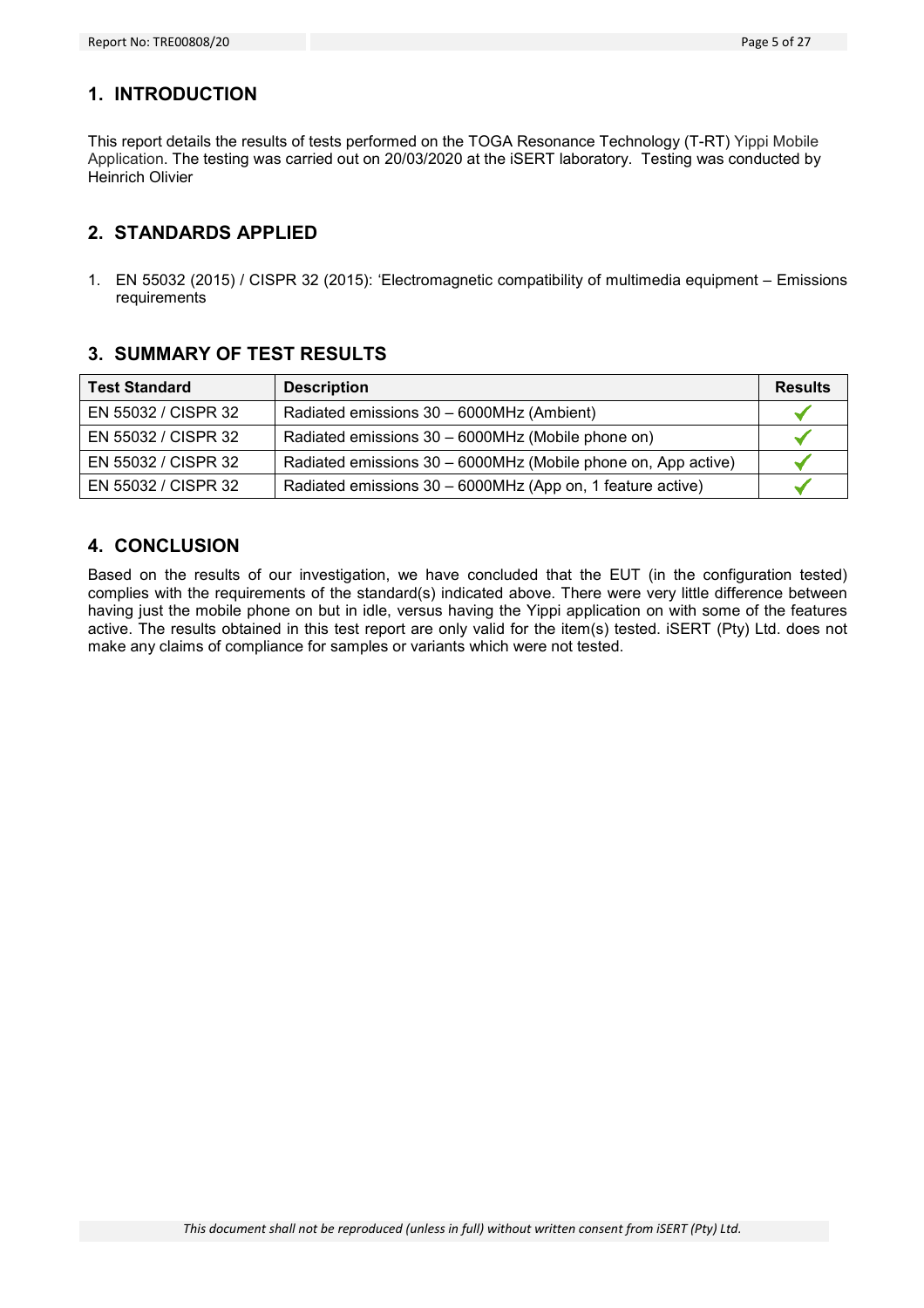# **5. EMISSION CLASSES AND IMMUNITY CRITERIA**

#### **5.1 EMISSIONS**

CISPR 32 / EN 55032 defines Class A equipment and Class B associated with two types of end-user environment.

The Class B requirements for equipment are intended to offer adequate protection to broadcast services within the residential environment.

Equipment intended primarily for use in a residential environment shall meet the Class B limits. All other equipment shall comply with the Class A limits.

Broadcast receiver equipment is class B equipment.

*NOTE: Equipment meeting Class A requirements may not offer adequate protection to broadcast services within a residential environment.* 

Class A equipment shall have the following warning in the instructions for use, to inform the user of the risk of operating this equipment in a residential environment:

#### *Warning:*

*This equipment is compliant with Class A of CISPR 32 / EN 55032. In a residential environment this equipment may cause interference* 

#### **5.2 IMMUNITY**

#### **Description of performance criteria:**

**A:** No loss of performance or function

- **B:** Temporary loss of function or performance which is self-recoverable
- **C:** Temporary loss of function or performance which requires operator intervention or system reset
- **D:** Loss of function which is not recoverable

#### **5.3 ENVIRONMENTAL CONDITIONS DURING ESD TEST:**

| Temperature  | <b>Relative Humidity</b> |
|--------------|--------------------------|
| $23^{\circ}$ |                          |

#### **5.4 CALIBRATION OF TEST EQUIPMENT**

The computer-controlled EMI Measuring system is checked for amplitude and frequency accuracy with a signal generator (calibrated by a SANAS accredited laboratory and is traceable to the national standards maintained by NMISA) on a monthly basis. The calibration of the equipment is performed by Coral-i and Enterprise, University of Pretoria. All equipment Calibration Certificates are available on request.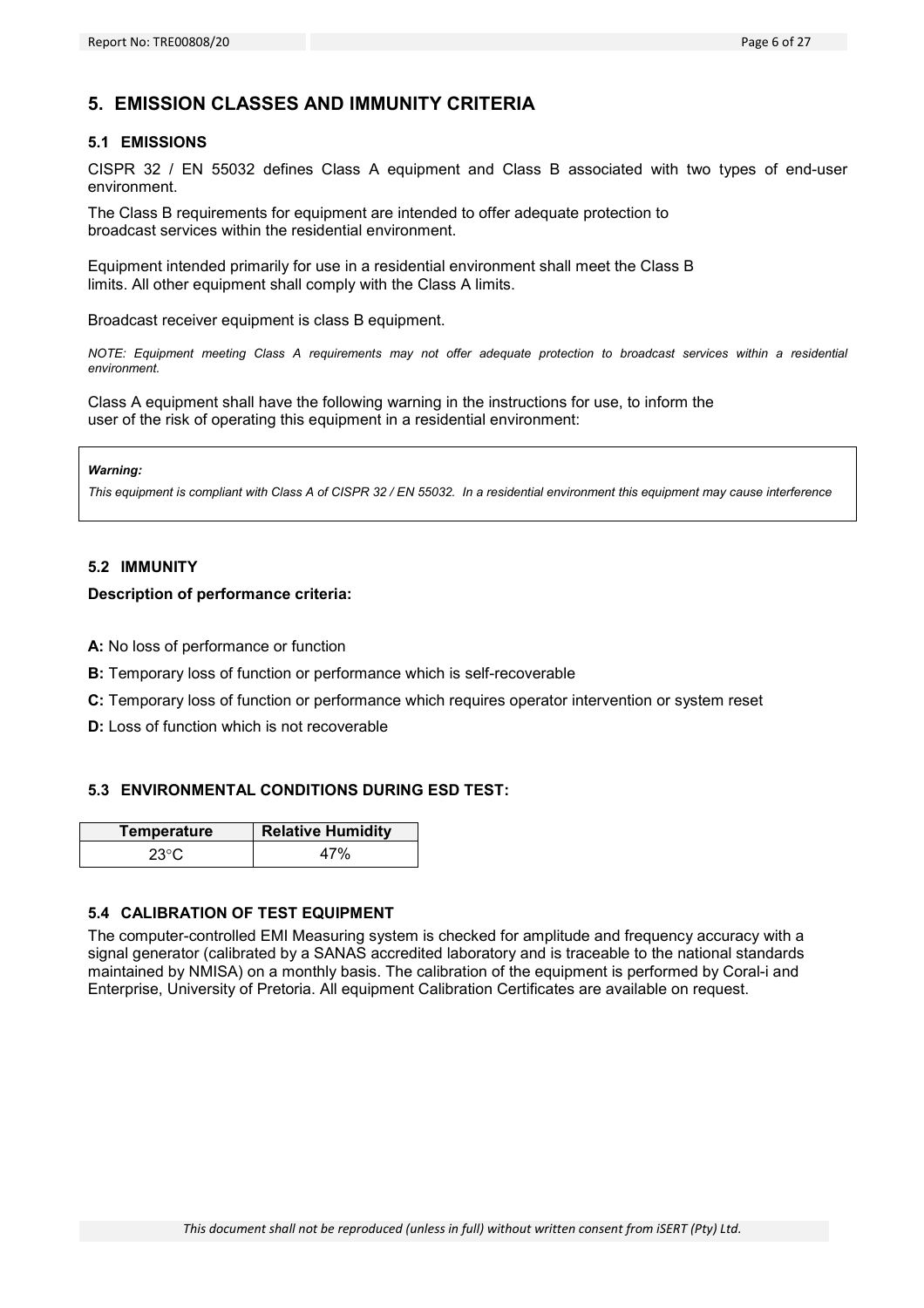#### **5.5 MEASUREMENT OF UNCERTAINTY**

ISO / IEC 17025 requires that an estimate of the measurement uncertainties associated with the emissions results be included in the test report. The measurement uncertainties given below are based on a 95% confidence level (based on a coverage factor of  $k = 2$ )

| <b>Measurement Uncertainty</b>                    |                      |                         |  |
|---------------------------------------------------|----------------------|-------------------------|--|
| <b>Test Item</b>                                  | <b>Frequency</b>     | <b>Uncertainty (dB)</b> |  |
| Conducted Emissions from the AC mains power ports | $150$ kHz – $30$ MHz | 3.4                     |  |
| Radiated Emissions - Horizontal                   | > 200 MHz            | 4.84                    |  |
|                                                   | $< 200$ MHz          | 4.84                    |  |
| <b>Radiated Emissions - Vertical</b>              | $>$ 200 MHz          | 4.96                    |  |
|                                                   | $< 200$ MHz          | 5.16                    |  |

#### **5.5.1 Sample Calculation**

The field strength is calculated by adding the Antenna Factor and Cable Factor, and subtracting the Amplifier Gain (if any) from the measured reading. The basic equation with a sample calculation is as follows:

 $FS = RA + AF + CF - AG$ 

Where:  $FS = Field Strength in dB<sub>µ</sub>V/m$ 

- RA = Receiver Amplitude (including preamplifier) in dBµV
- CF = Cable Attenuation Factor in dB

AF = Antenna Factor in dB

AG = Amplifier Gain in dB

Assume a receiver reading of 52.0 dBµV is obtained. The antenna factor of 7.4 dB and cable factor of 1.6 dB is added. The amplifier gain of 29 dB is subtracted, giving a field strength of 32 dBµV/m.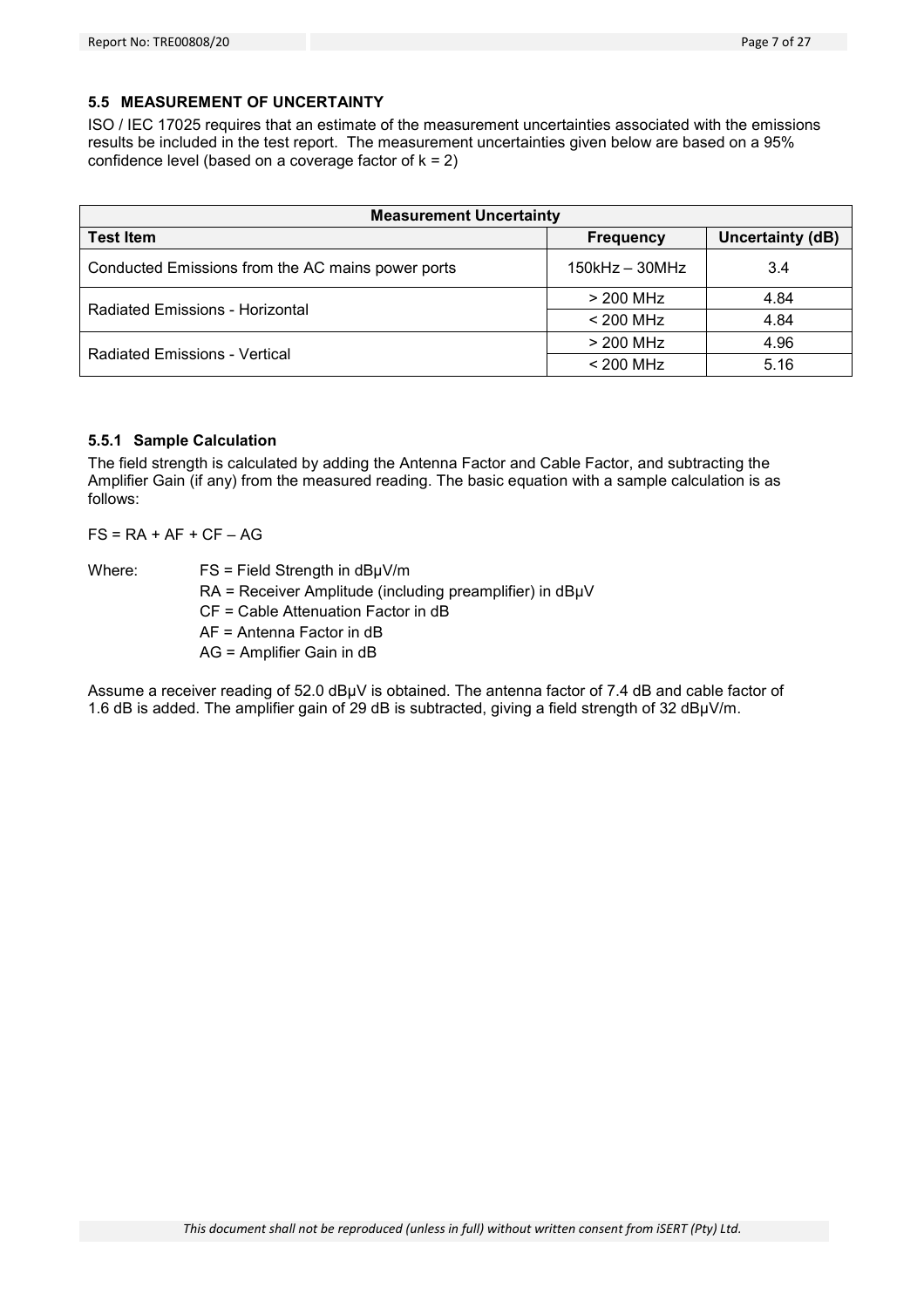# **6. EQUIPMENT UNDER TEST**

| EUT name:           | <b>Yippi Application</b>    |
|---------------------|-----------------------------|
| Mobile phone brand: | Sony XPERIA (Android based) |
| Model number:       | F5121                       |
| Serial number:      | CB512ABMEB                  |

# **6.1 EUT TEST SETUP DETAIL AND OPERATING CONDITION**

The specific test methodology will be discussed under each relevant test if different to the general set-up guidelines below.

- 1. The EUT was switched on and operated in accordance with the manufacturer instructions.
- 2. Tests were performed while the device was fully operational.
- 3. Deviations from the above set-up will be noted in each specific case.

# **6.2 WORST CASE MEASUREMENT CONFIGURATION**

The EUT was tested in the following modes of operation:

| <b>Radiated Emissions &amp; Immunity</b> |                                                                                                                                                                                                                                                                  |  |  |
|------------------------------------------|------------------------------------------------------------------------------------------------------------------------------------------------------------------------------------------------------------------------------------------------------------------|--|--|
| Test Mode                                | <b>Operating description</b>                                                                                                                                                                                                                                     |  |  |
| 1.                                       | The Yippi application was downloaded and installed<br>on a Sony XPERIA mobile phone.<br>The mobile phone was measured to determine a<br>baseline of its emissions. The test was repeated with<br>the following functions active in the $30 - 6000$ MHz<br>bands. |  |  |

#### **6.3 DEVICE IMAGES**



**Figures 1 & 2:** Yippi Brain Enhancement app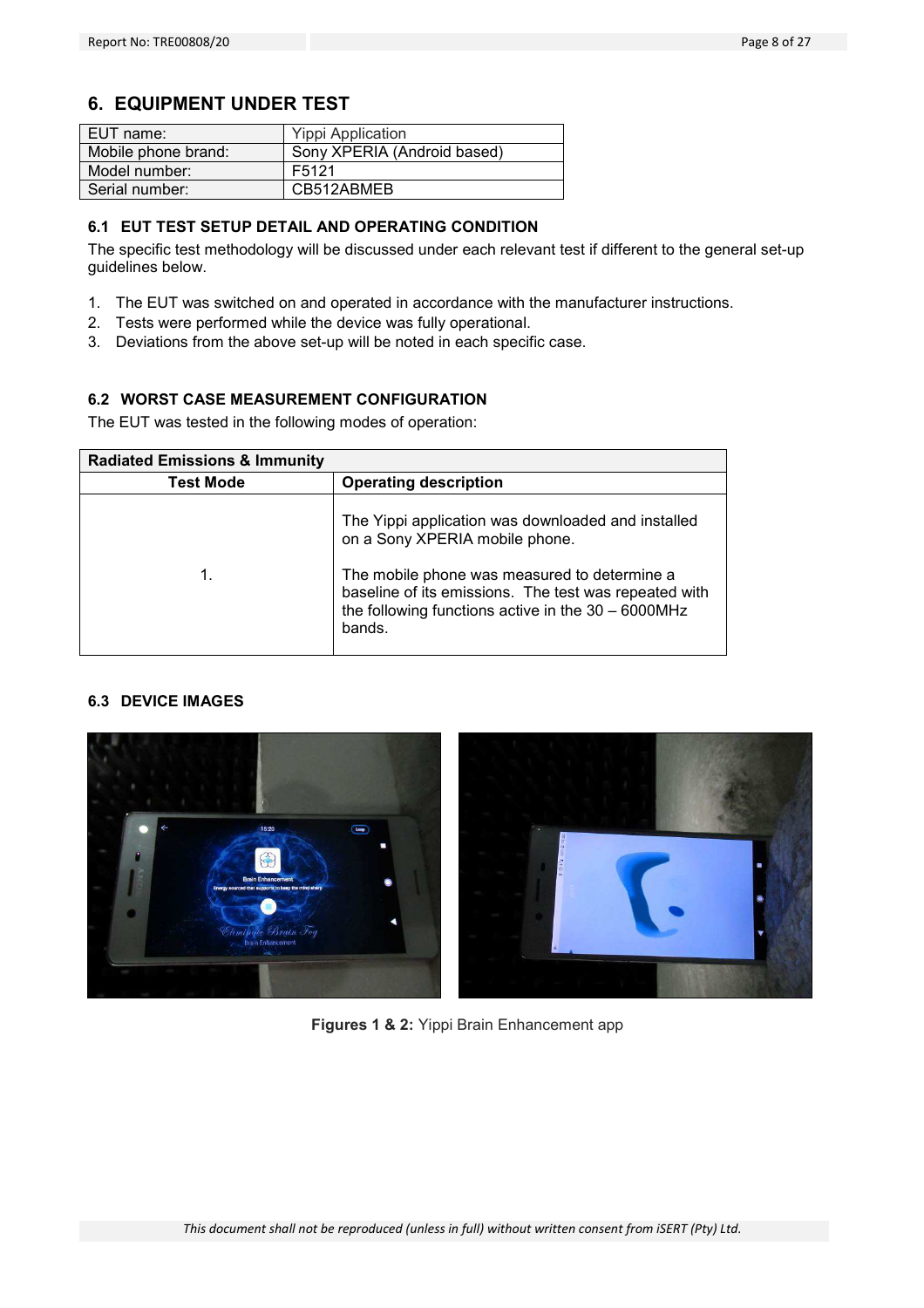# **6.4 TEST EQUIPMENT LIST**

| No. | <b>Equipment description</b>                                 | Serial number | <b>Cal Due date</b>         |
|-----|--------------------------------------------------------------|---------------|-----------------------------|
| 1.  | California Instruments Model 4503L AC Power system           | HK50775       | <b>July 2020</b>            |
| 2.  | Bulk Current Injection Probe CLCI-100                        | 581149        | <b>July 2022</b>            |
| 3.  | RF Current Injection Probe                                   | 561383        | <b>July 2022</b>            |
| 4.  | M2 & M3 Coupling / de-Coupling Network CDN-M325E             | 521169        | <b>July 2022</b>            |
| 5.  | Telecommunications Coupling / de-Coupling Network CDN-T8SE   | 511434        | <b>July 2022</b>            |
| 6.  | Combilog Antenna AC-200                                      | 061128        | <b>July 2022</b>            |
| 7.  | TESEQ NSG 3040 EMC Immunity Test System                      | 6074          | October 2020                |
| 8.  | TESEQ CDN 3425 Capacitive clamp                              | 3082          | <b>June 2020</b>            |
| 9.  | TESEO NSG 435 ESD Gun                                        | 7184          | August 2020                 |
| 10. | RS Pro ICM 33II Clamp meter                                  | 74700018      | May 2021                    |
| 11. | Agilent 83620B Signal Generator (10MHz - 20GHz)              | 98091         | September 2020              |
| 12. | Rohde & Schwarz Universal communication tester - CMU200      | 103025        | September 2020              |
| 13. | Rohde & Schwarz Wideband Radio Communication Tester - CMW500 | 112781        | August 2020                 |
| 14. | Rohde & Schwarz SML02 Signal generator                       | 100679        | October 2020                |
| 15. | Narda EP-600 Electric Field probe                            | 611WX70397    | Inter-laboratory comparison |
| 16. | AFJ LISN LS16C\10                                            | 16011850466   | Inter-laboratory comparison |
| 17. | Thurlby Thandar HA1600A Power & harmonics analyzer           | 479560        | August 2020                 |
| 18. | AH Systems SAS-571                                           | 2455          | <b>March 2021</b>           |
| 19. | Kalmus 757LC 75Watt Amplifier (10kHz - 1GHz)                 | 7591          | No calibration required     |
| 20. | Fluke 115 Multi-meter                                        | 3451488WS     | October 2020                |
| 21. | AFJ FFT3010 EMI analyzer                                     | 301017460136  | May 2020                    |
| 22. | Keysight N9020A EMI Signal analyzer: ATO-8599                | MY52330018    | May 2020                    |
| 23. | Flus Humidity and temperature meter: ET-951W                 | 2015106449    | November 2020               |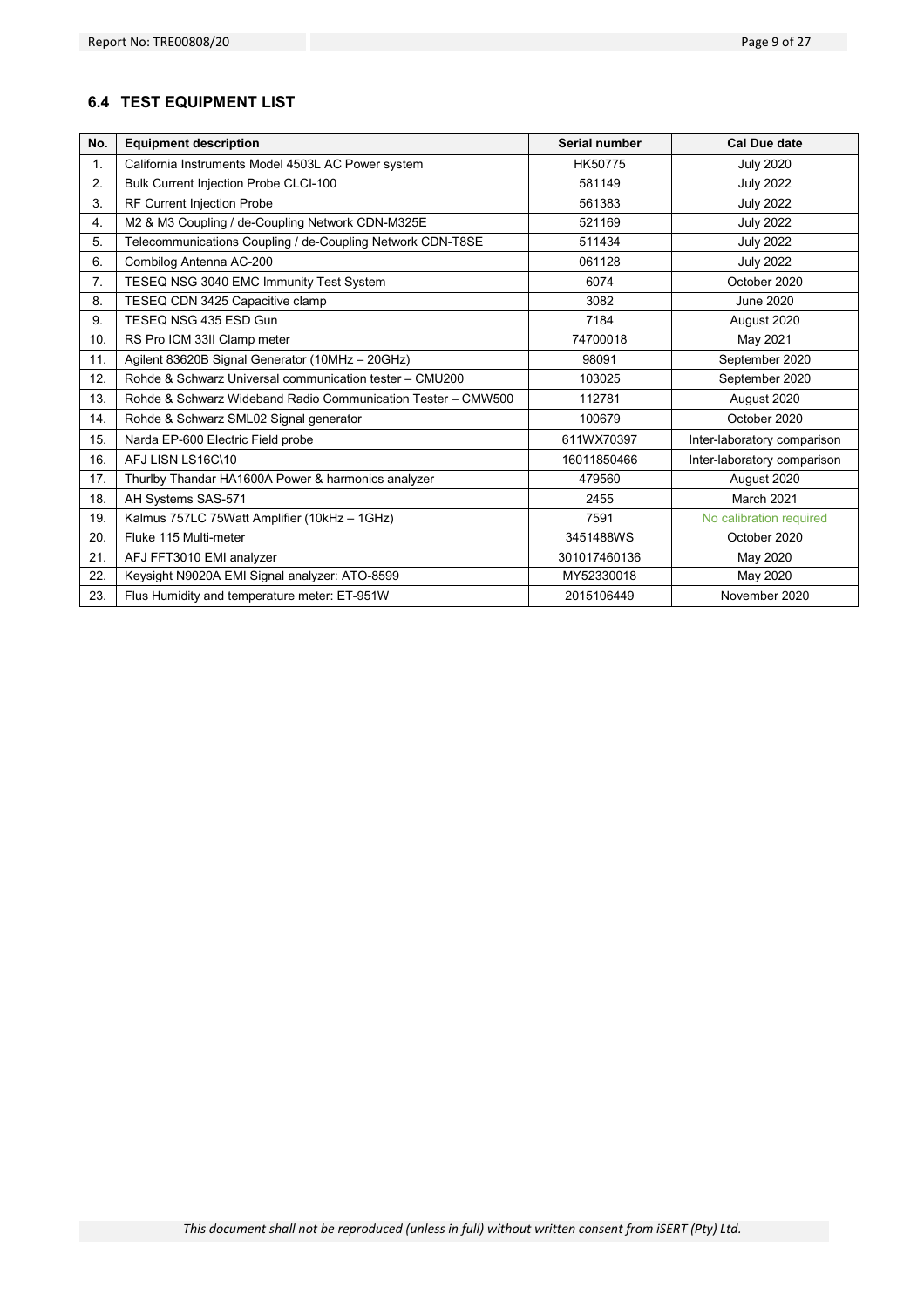# **7. EMISSIONS**

#### **7.1 RADIATED EMISSIONS:**

Method: Measurements were made in an 8-meter fully anechoic chamber that complies to CISPR 16. Preliminary (peak) measurements were performed at an antenna to EUT separation distance of 3 meters. The limit line was adjusted accordingly. The EUT was rotated 360° about its azimuth with the receive antenna located at a fixed height in horizontal and vertical polarities. Final measurements (quasi-peak) were then performed by rotating the EUT 360°. All frequencies within 10 dB of the limit were investigated in both horizontal and vertical antenna polarity, where applicable.

#### **7.1.1 Test set-up**

- a. The EUT was tested within its intended operating conditions as specified by the manufacturer.
- b. Automated scans in the frequency band 30MHz to 6000MHz (radiated emissions) were done in order to determine compliance emission results for the EUT.
- c. The EUT was tested in both horizontal and vertical polarizations.
- d. The EUT was tested while installed on a Sony XPERIA mobile phone
- e. The test plan was to get a baseline first of what the contribution would be of ambient noise, mobile phone on, Application open and with one of the functions (WAVE) active.



**Figure 3:** Typical Radiated emissions setup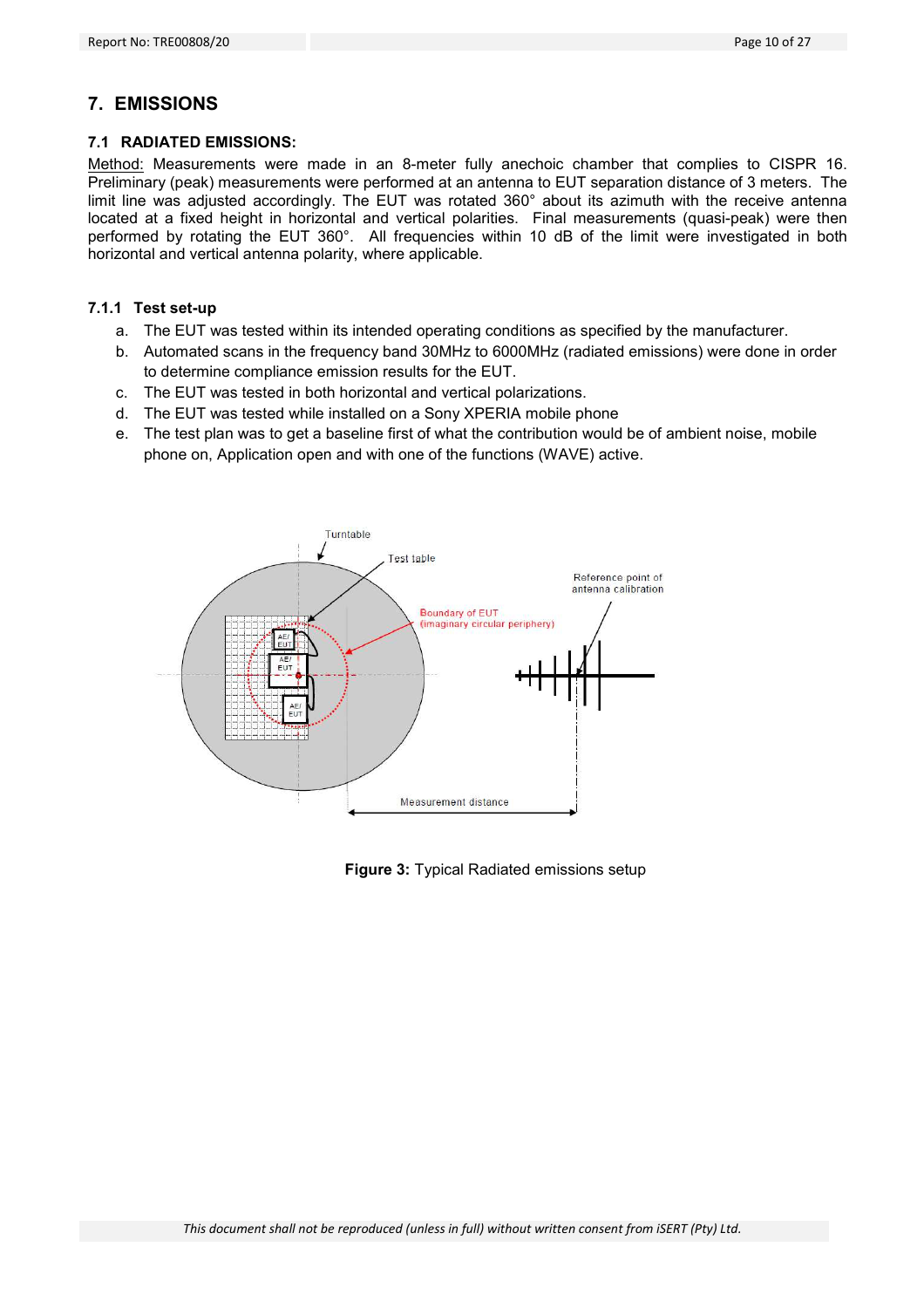# **7.1.2 Radiated Emission: 30MHz – 1000MHz** (Ambient)

Graph 1: Represents radiated emissions measured from the EUT in the horizontal polarization



**Graph 1:** Radiated emissions results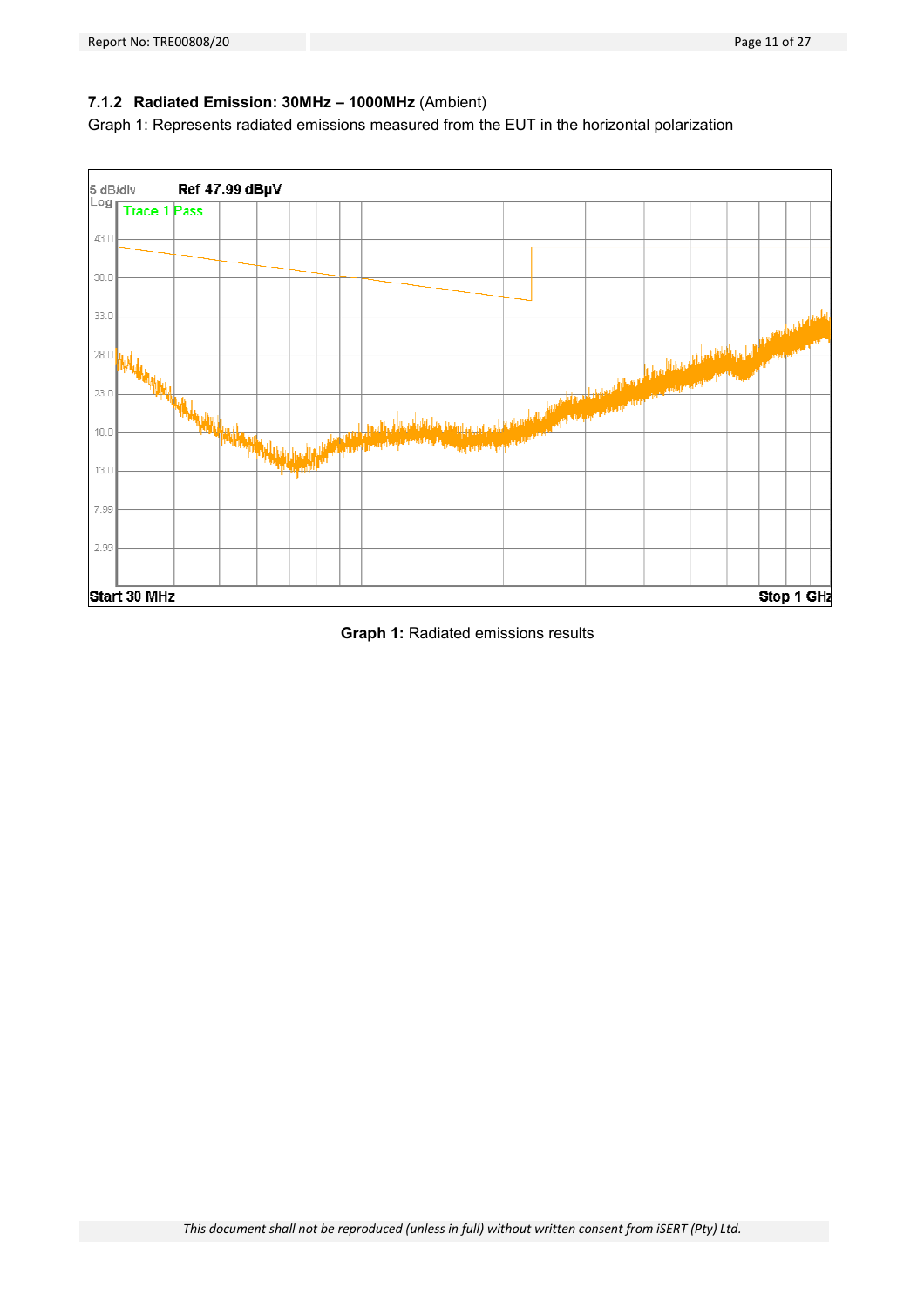# **7.1.3 Radiated Emission: 30MHz – 1000MHz** (Ambient)

Graph 2: Represents radiated emissions measured from the EUT in the vertical polarization



**Graph 2:** Radiated emissions results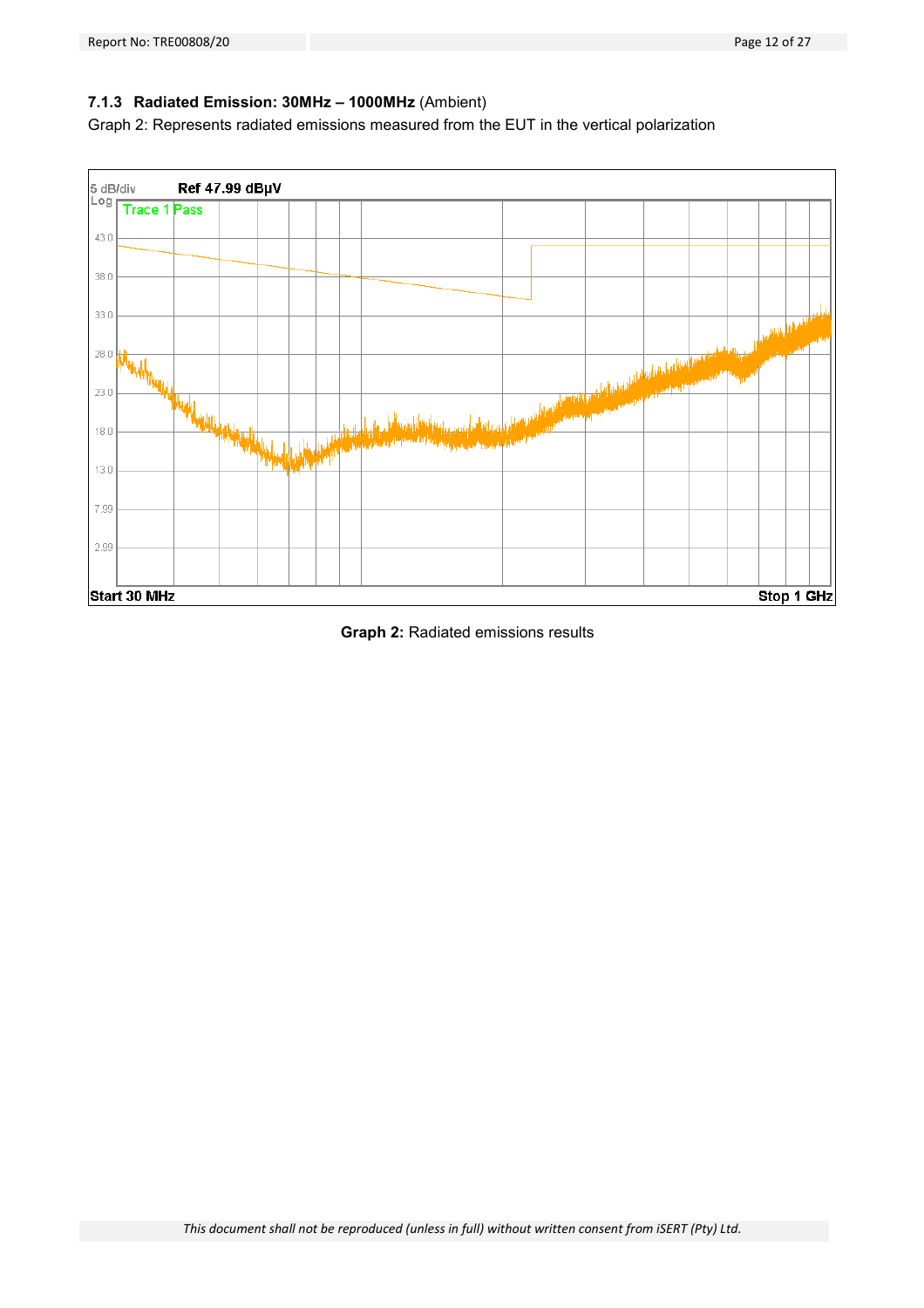# **7.1.4 Radiated Emission: 1000MHz – 6000MHz** (Ambient)

Graph 3: Represents peak and average radiated emissions measured from the EUT in the Horizontal polarization.



**Graph 3:** Radiated emissions results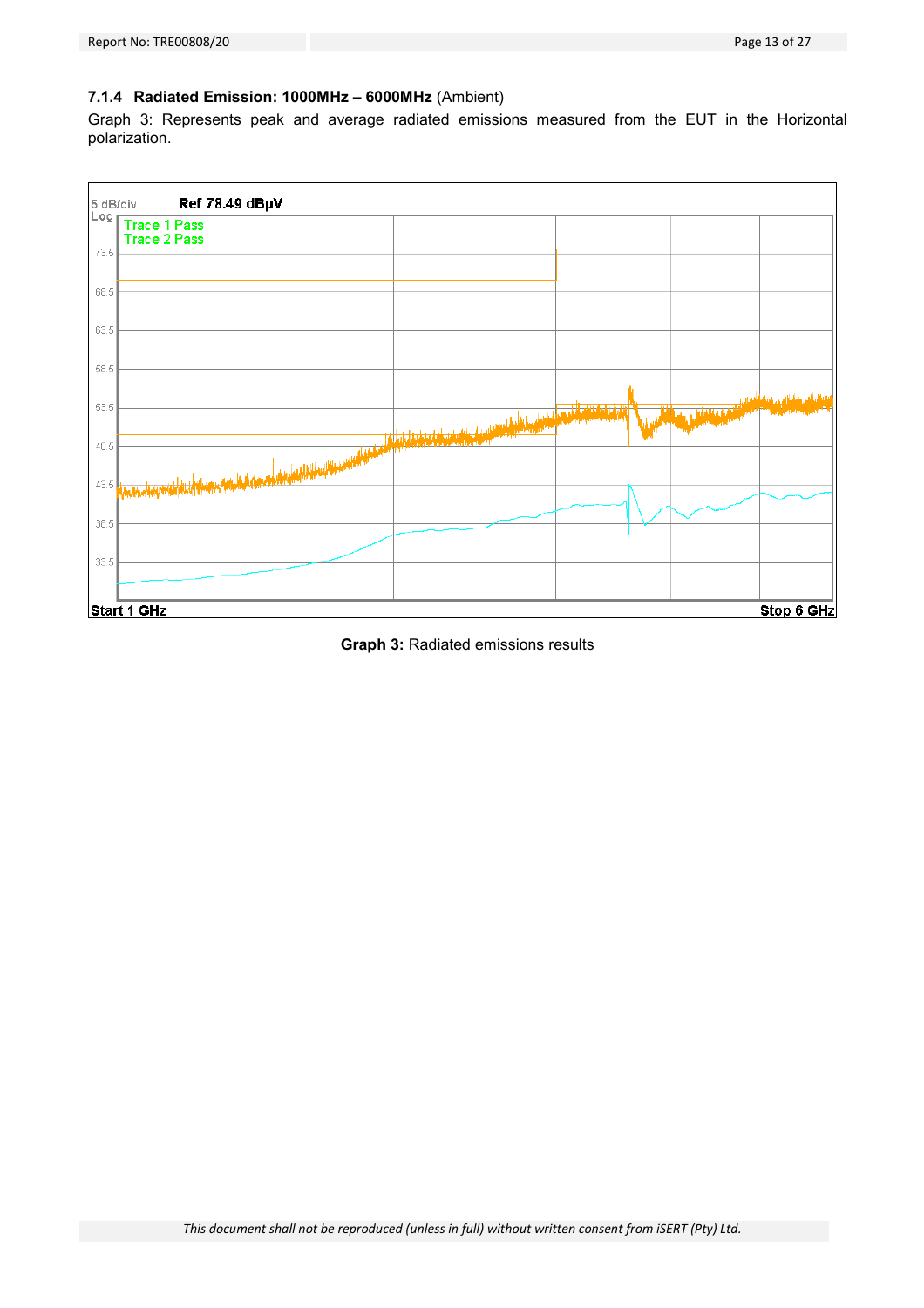# **7.1.5 Radiated Emission: 1000MHz – 6000MHz** (Ambient)

Graph 4: Represents peak and average radiated emissions measured from the EUT in the Vertical polarization.



**Graph 4:** Radiated emissions results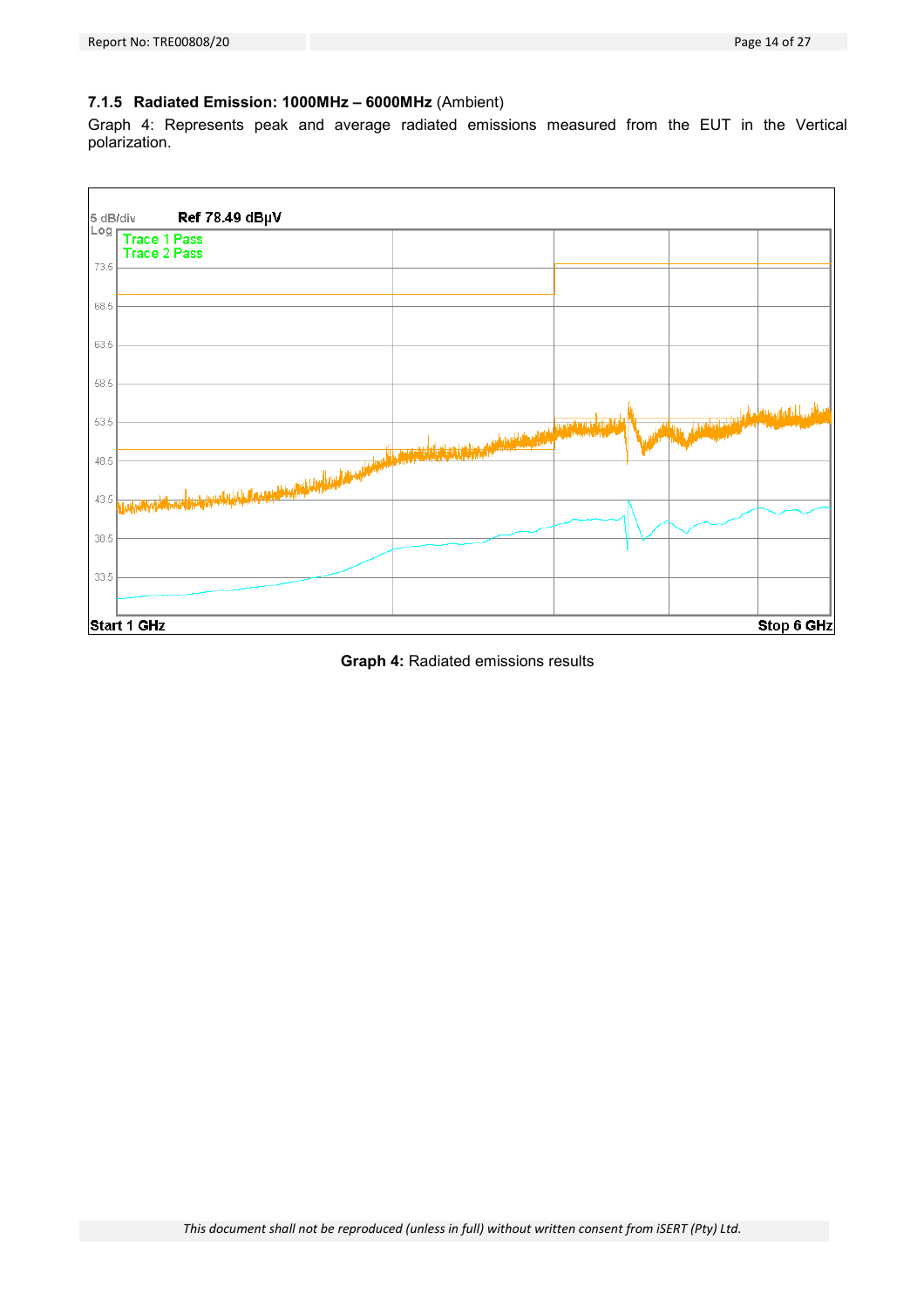### **7.1.6 Radiated Emission: 30MHz – 1000MHz** (Mobile phone on, App off)

Graph 5: Represents radiated emissions measured from the EUT in the horizontal polarization



**Graph 5:** Radiated emissions results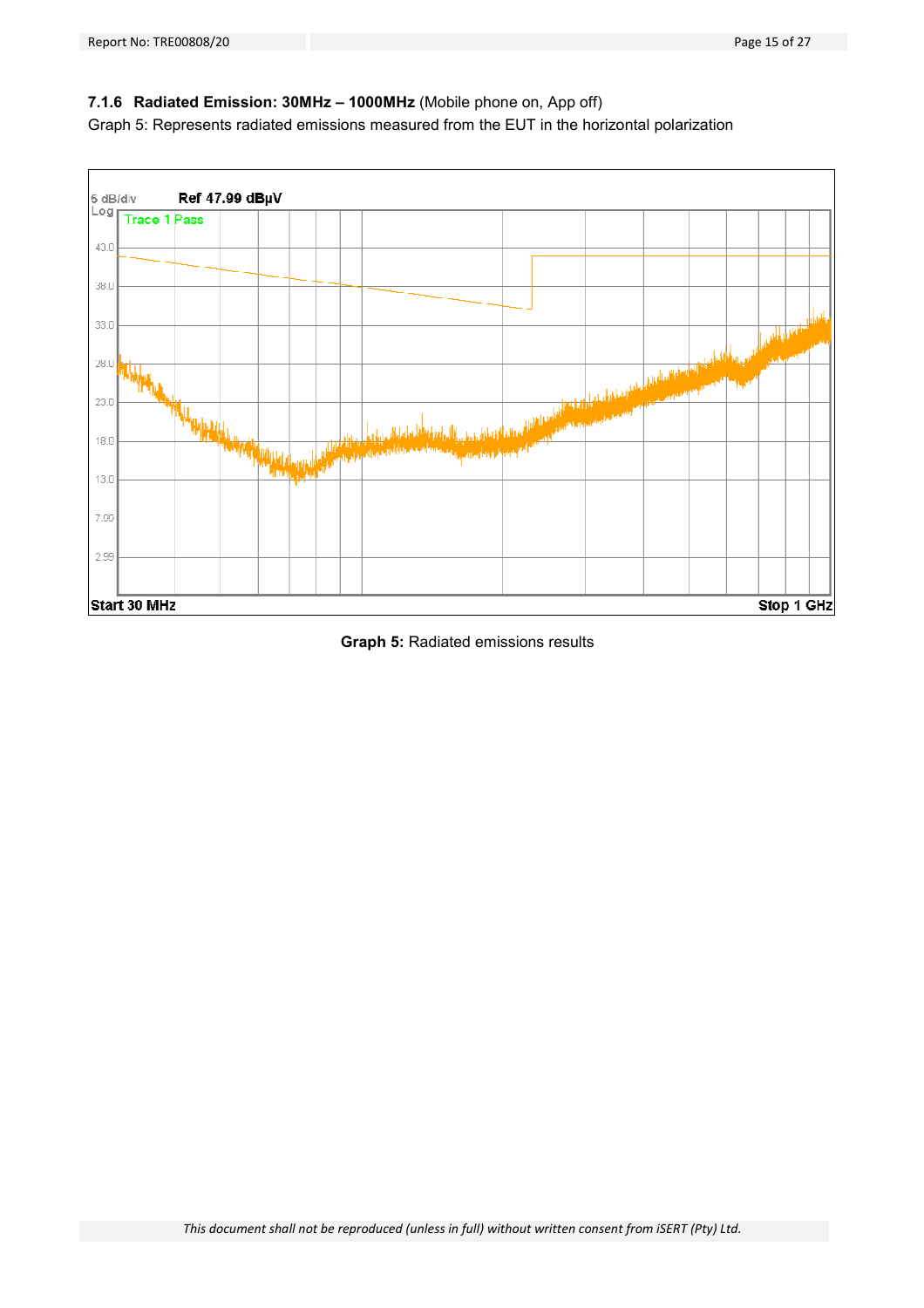### **7.1.7 Radiated Emission: 30MHz – 1000MHz** (Mobile phone on, App off)

Graph 6: Represents radiated emissions measured from the EUT in the vertical polarization.



**Graph 6:** Radiated emissions results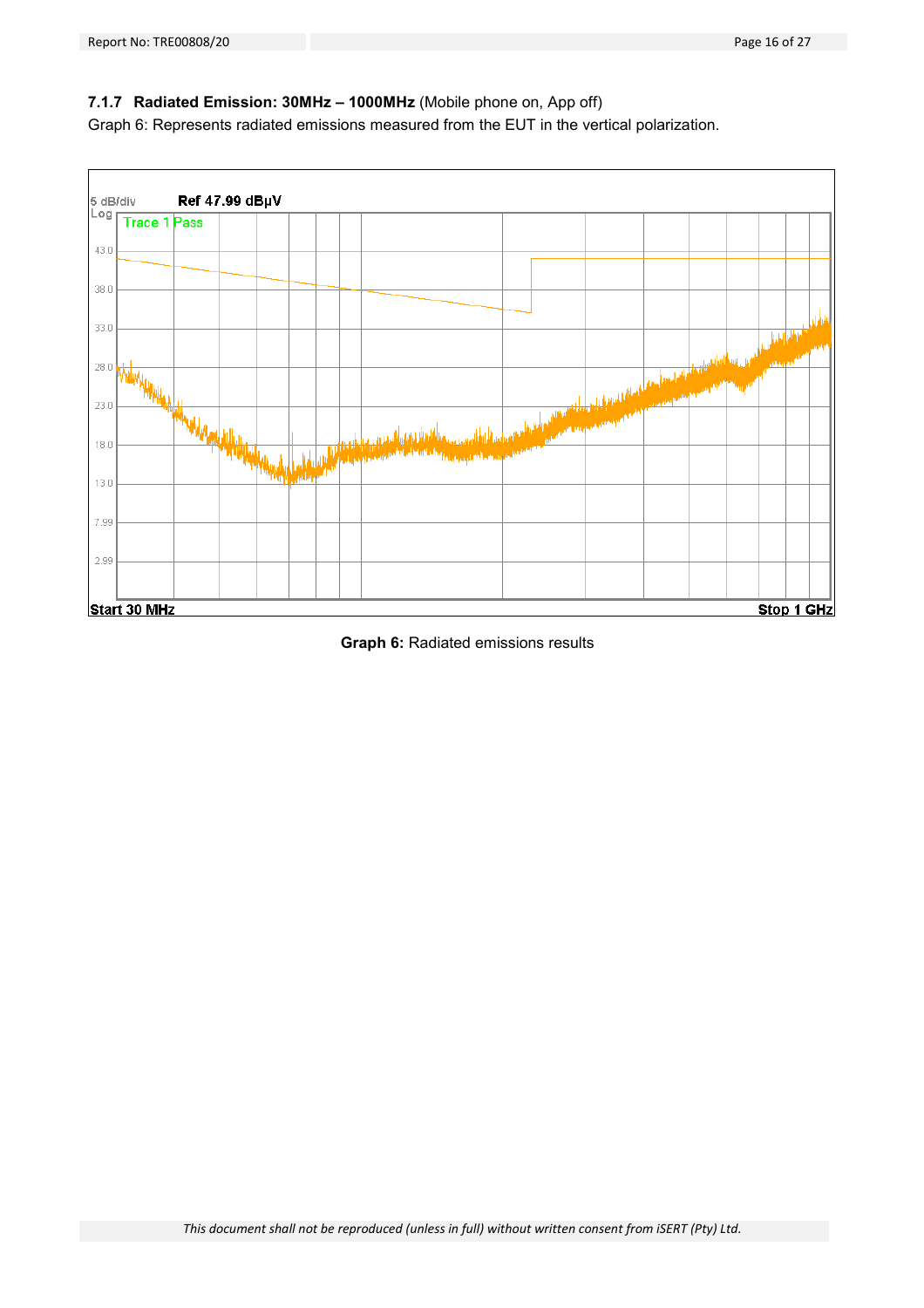# **7.1.8 Radiated Emission: 1000MHz – 6000MHz** (Mobile phone on, App off)

Graph 7: Represents peak and average radiated emissions measured from the EUT in the Horizontal polarization.



**Graph 7:** Radiated emissions results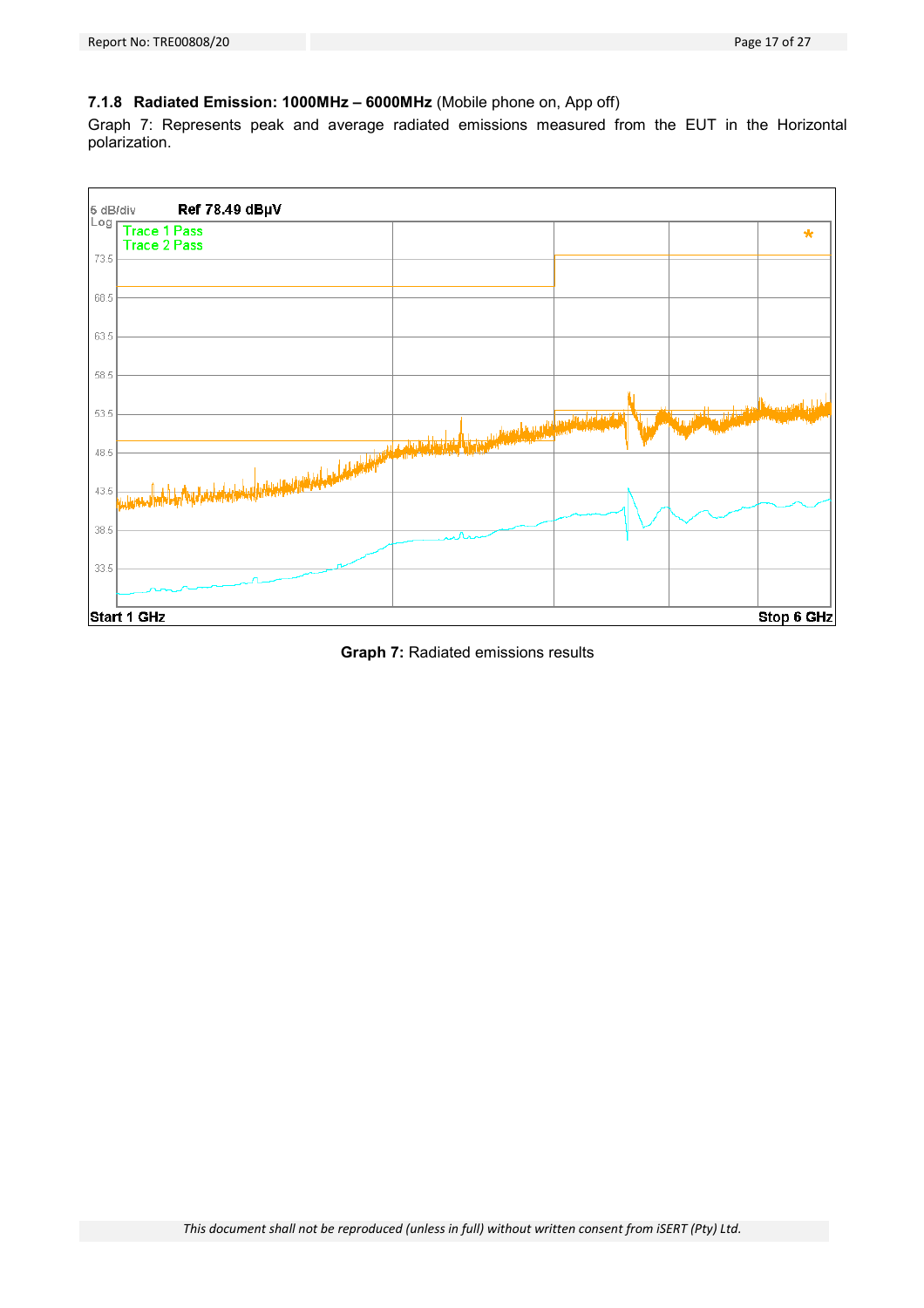# **7.1.9 Radiated Emission: 1000MHz – 6000MHz** (Mobile phone on, App off)

Graph 8: Represents peak and average radiated emissions measured from the EUT in the vertical polarization



**Graph 8:** Radiated emissions results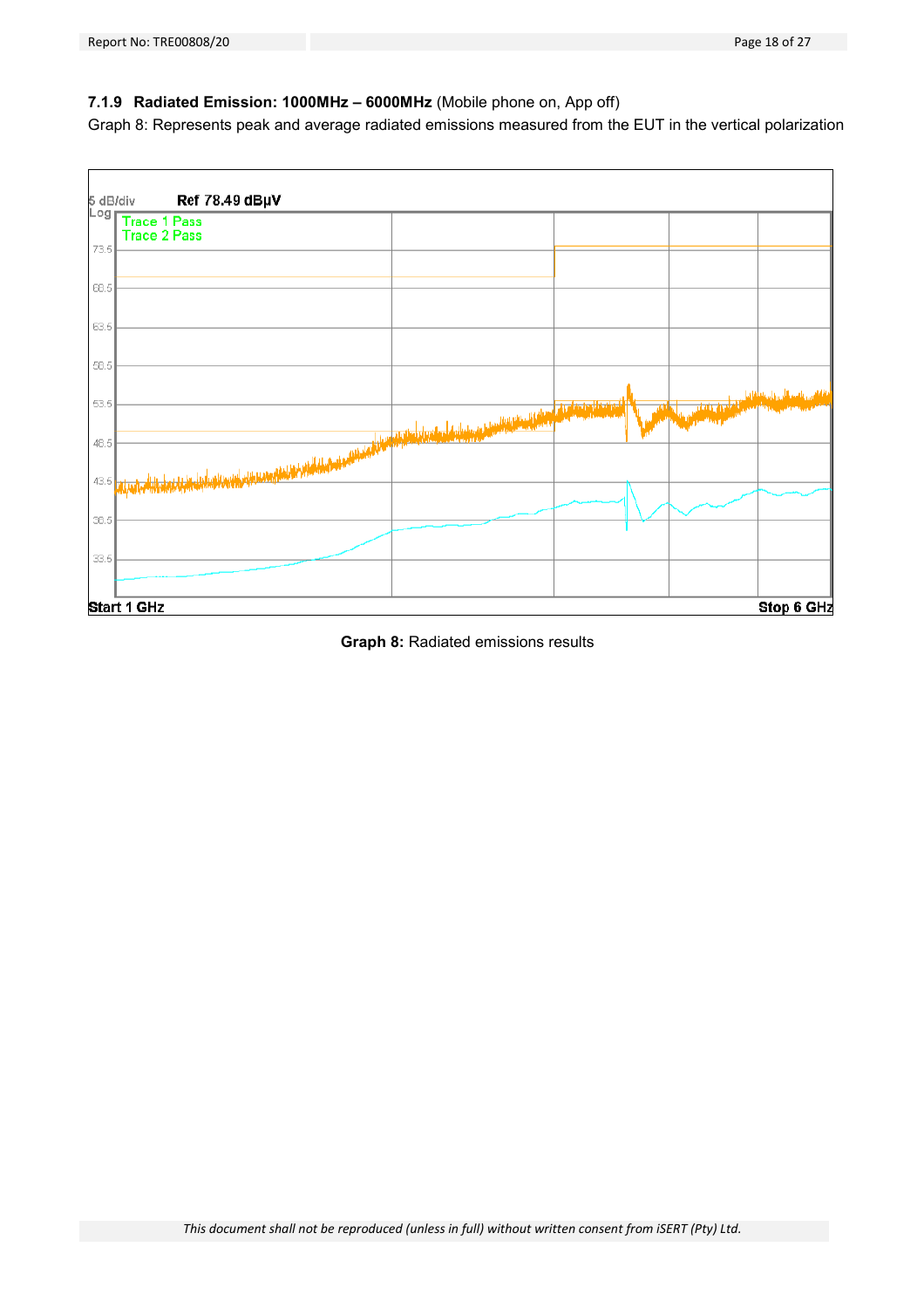# **7.1.10 Radiated Emission: 30MHz – 1000MHz** (Mobile phone on, App activated)

Graph 9: Represents radiated emissions measured from the EUT in the horizontal polarization



#### **Graph 9:** Radiated emissions results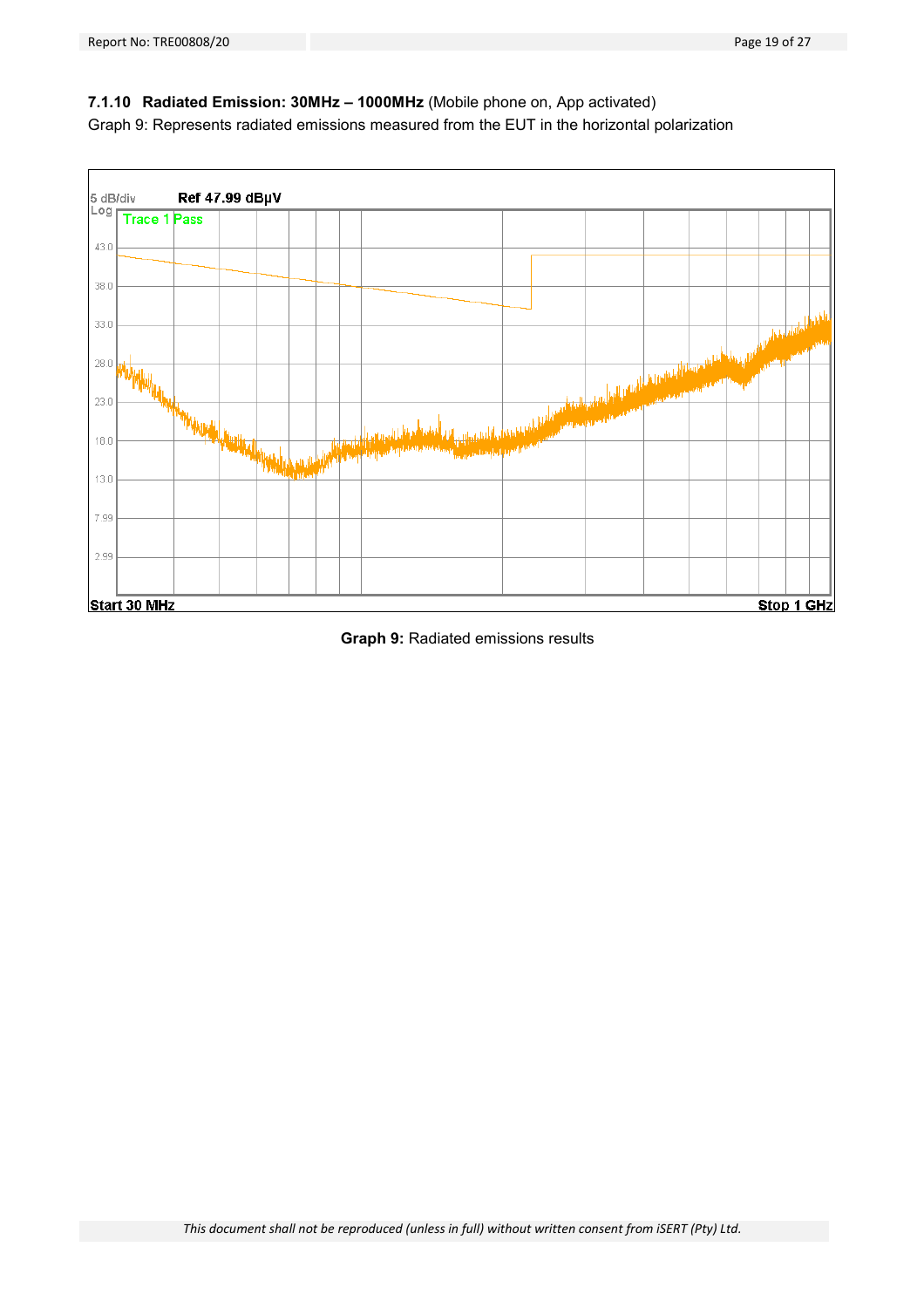# **7.1.11 Radiated Emission: 30MHz – 1000MHz** (Mobile phone on, App activated)

Graph 10: Represents radiated emissions measured from the EUT in the vertical polarization.



**Graph 10:** Radiated emissions results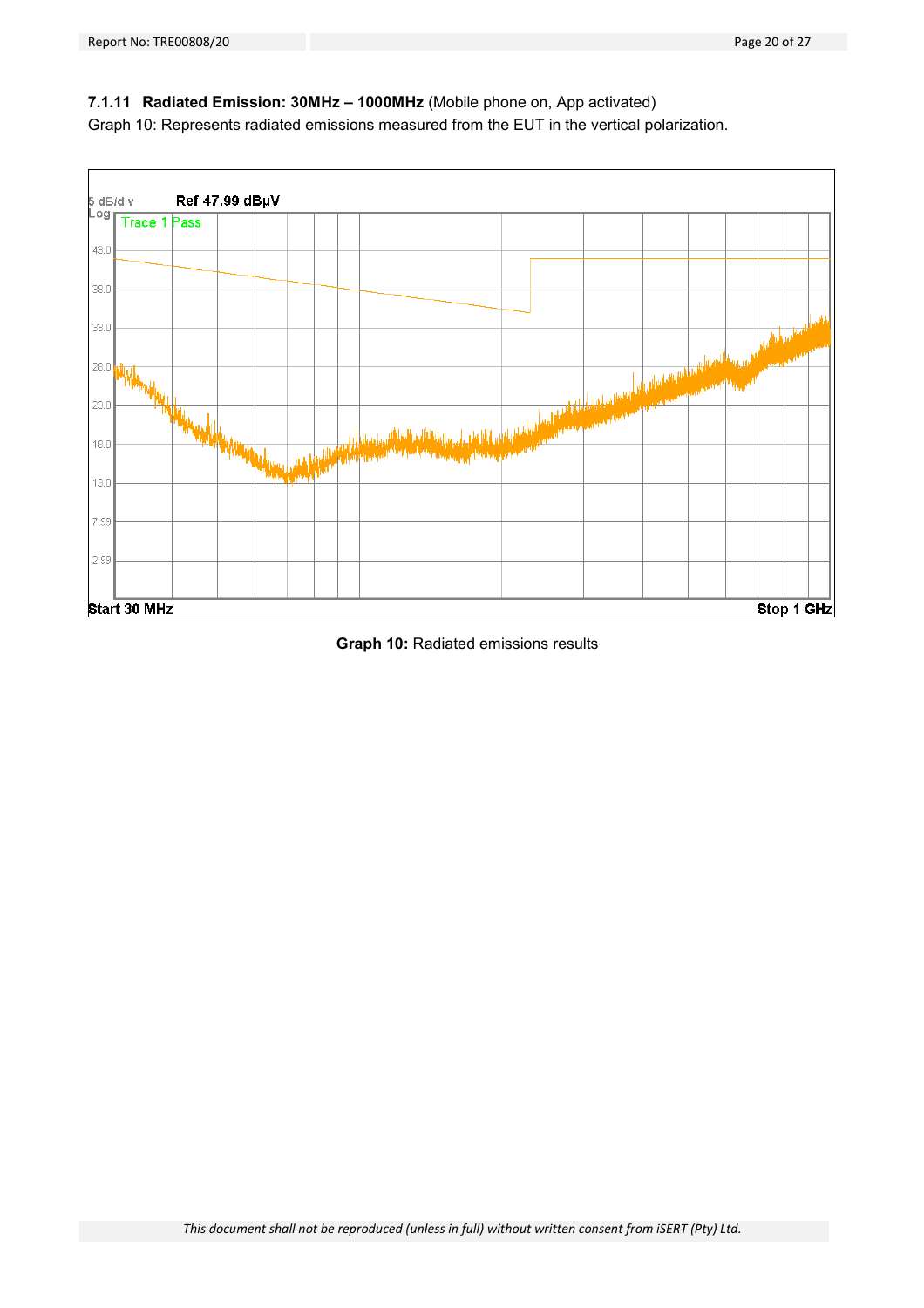# **7.1.12 Radiated Emission: 1000MHz – 6000MHz** (Mobile phone on, App activated)

Graph 11: Represents peak and average radiated emissions measured from the EUT in the Horizontal polarization.



**Graph 11:** Radiated emissions results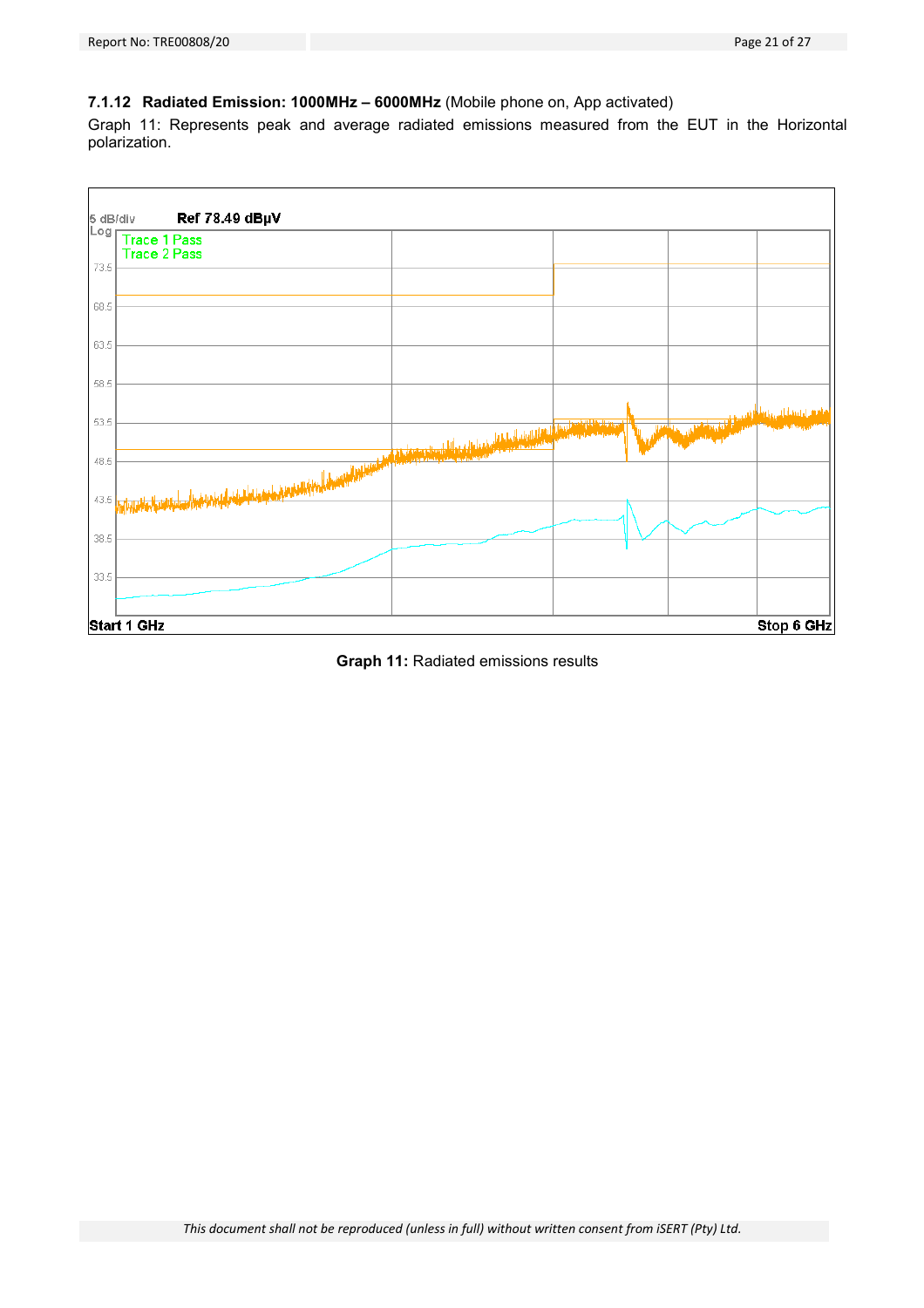# **7.1.13 Radiated Emission: 1000MHz – 6000MHz** (Mobile phone on, App activated)

Graph 12: Represents peak and average radiated emissions measured from the EUT in the vertical polarization



**Graph 12:** Radiated emissions results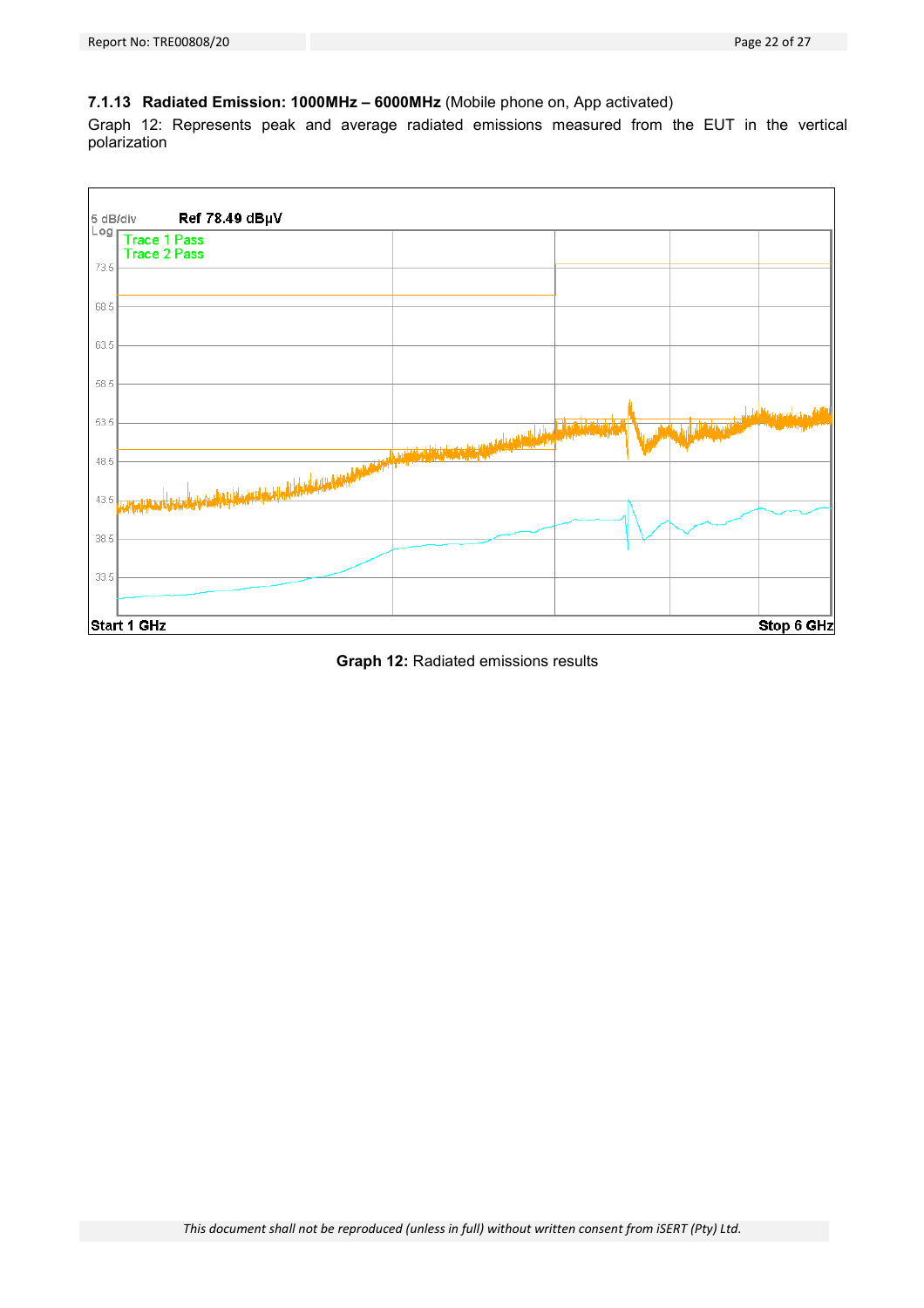# **7.1.14 Radiated Emission: 30MHz – 1000MHz** (WAVE function activated)

Graph 13: Represents radiated emissions measured from the EUT in the horizontal polarization



**Graph 13:** Radiated emissions results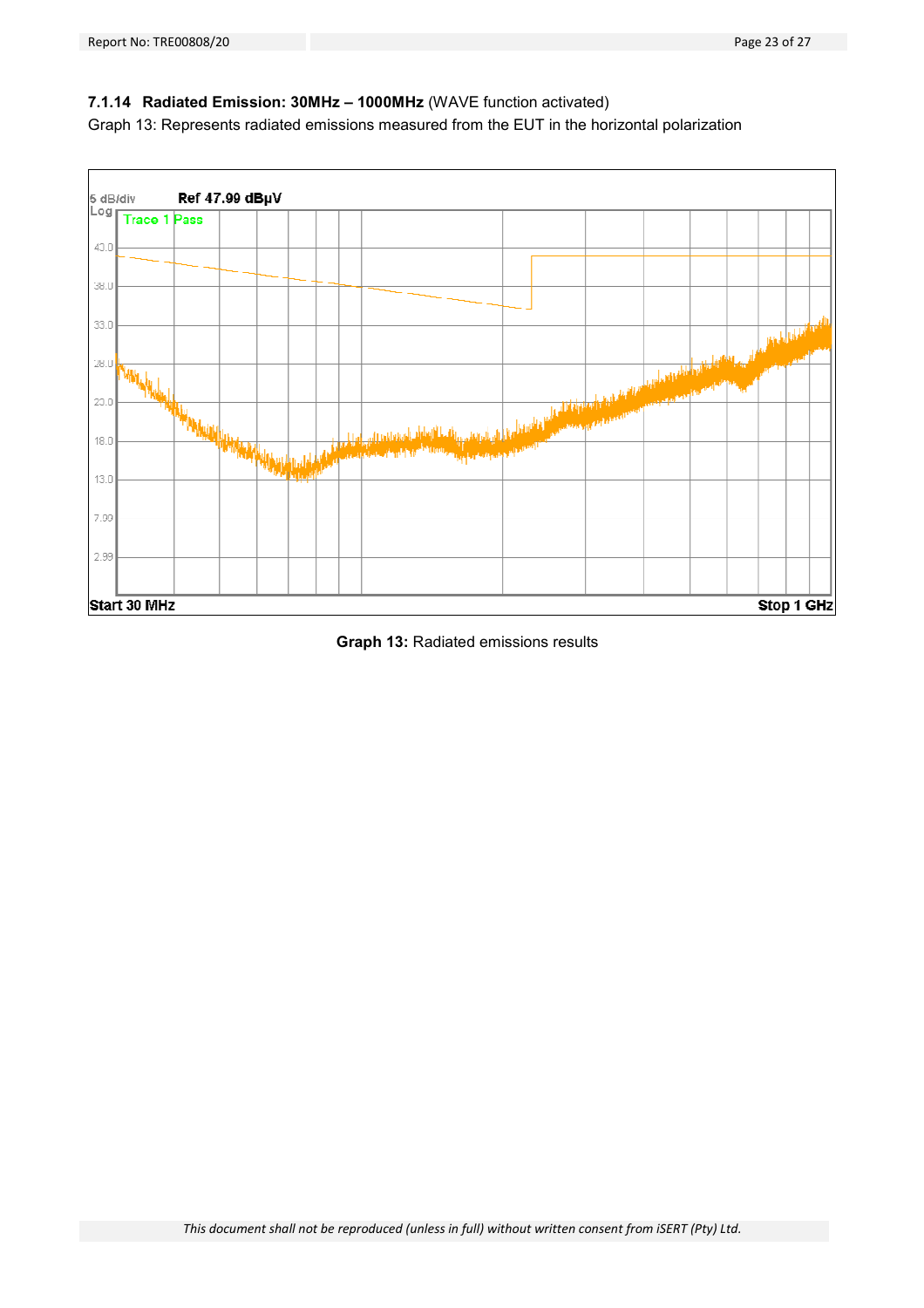# **7.1.15 Radiated Emission: 30MHz – 1000MHz** (WAVE function activated)

Graph 14: Represents radiated emissions measured from the EUT in the vertical polarization.



#### **Graph 14:** Radiated emissions results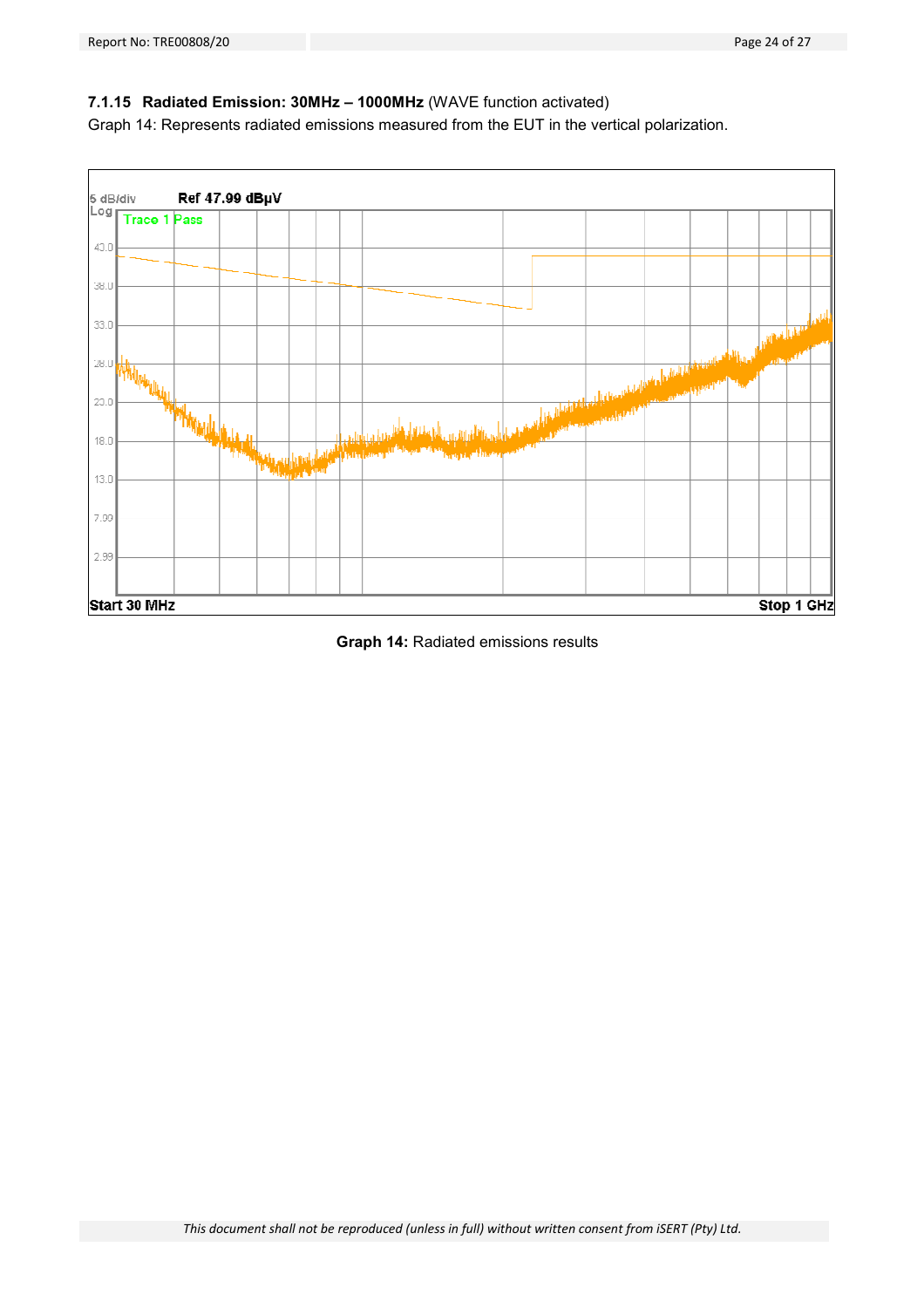# **7.1.16 Radiated Emission: 1000MHz – 6000MHz** (WAVE function activated)

Graph 15: Represents peak and average radiated emissions measured from the EUT in the Horizontal polarization.



**Graph 15:** Radiated emissions results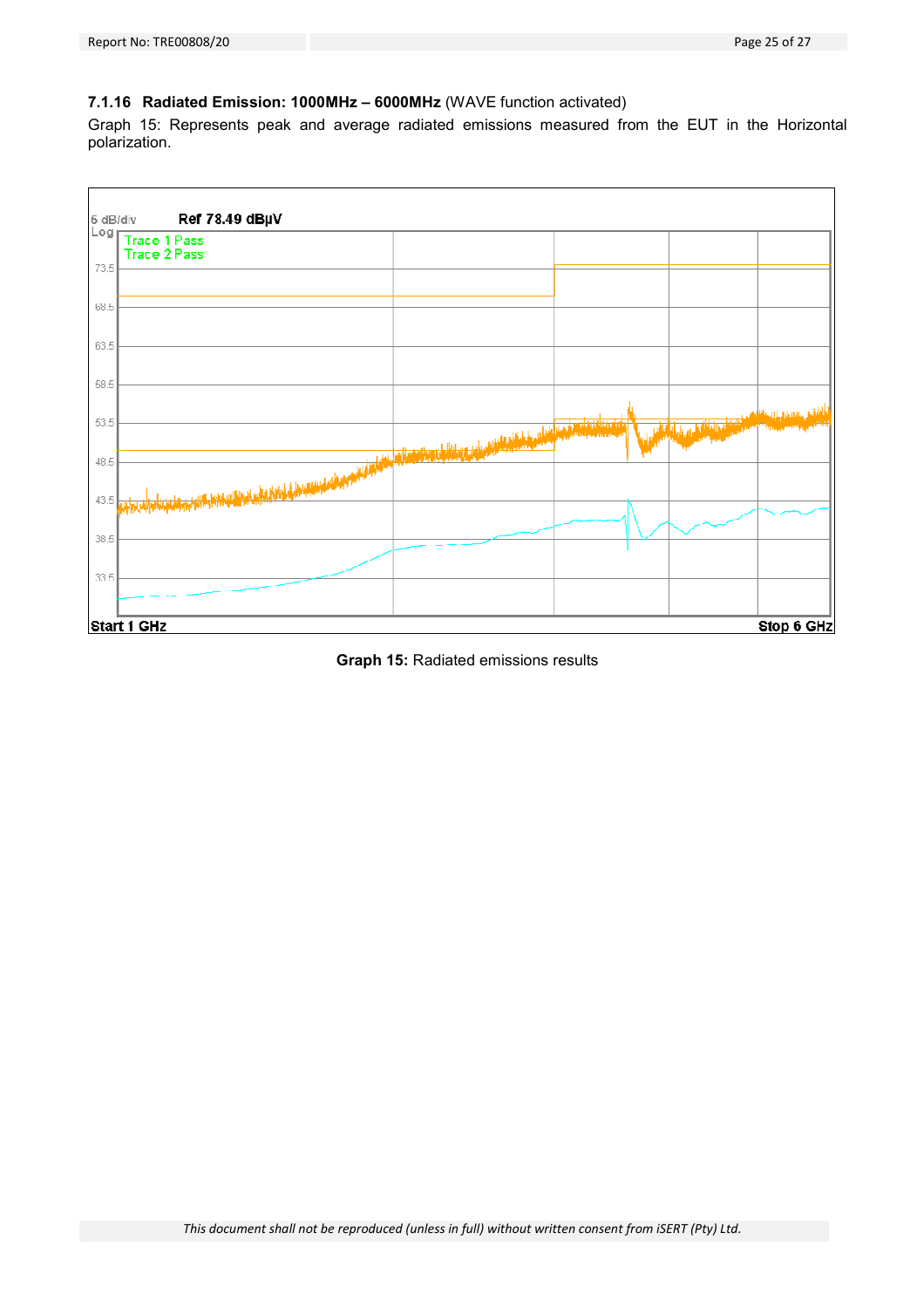# **7.1.17 Radiated Emission: 1000MHz – 6000MHz** (WAVE function activated)

Graph 16: Represents peak and average radiated emissions measured from the EUT in the vertical polarization



**Graph 16:** Radiated emissions results